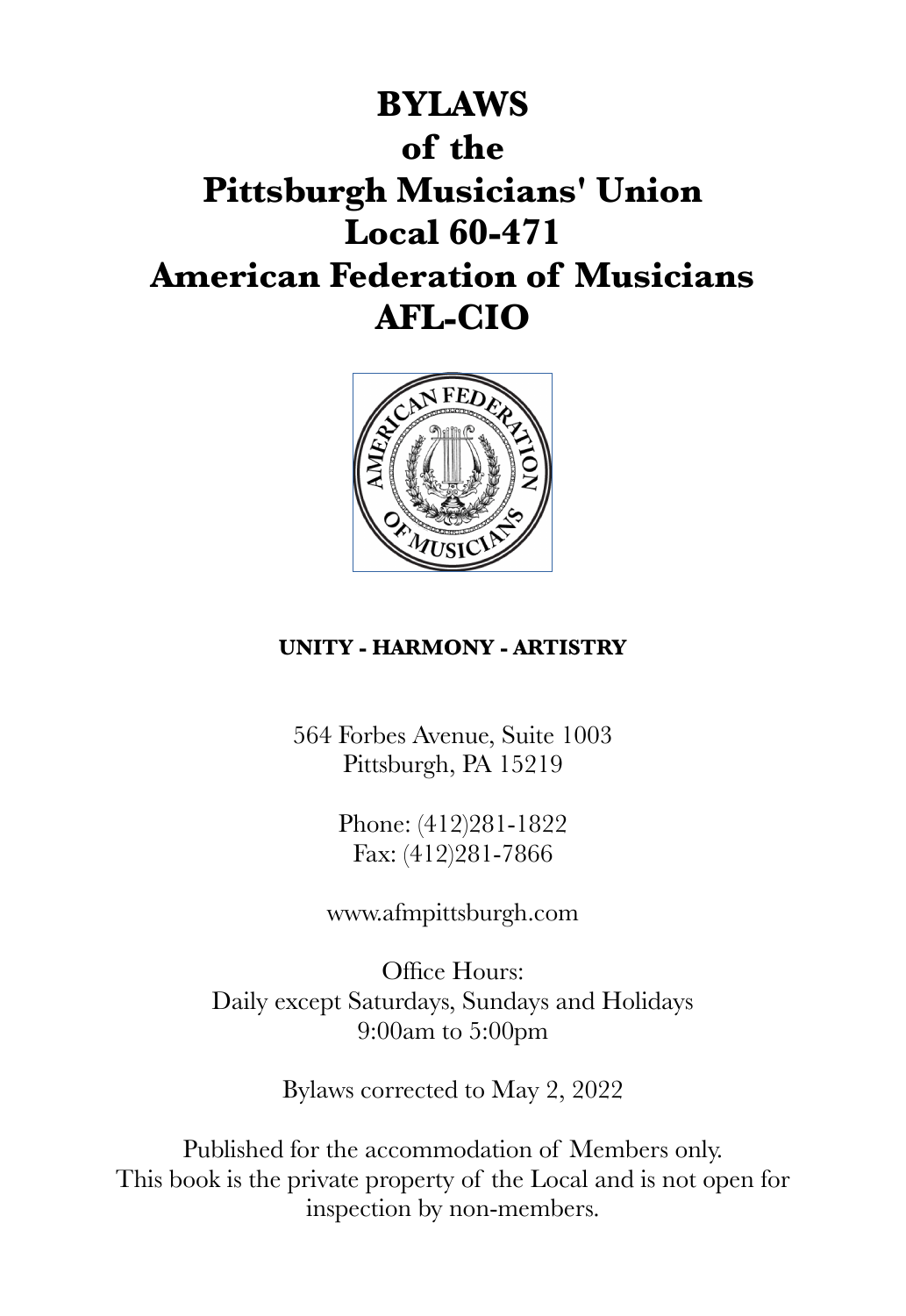### **Table of Contents**

### **Article I: Organization and Object**

- A. Name
- B. AFM Status
- C. Jurisdiction
- D. AFM Delegates
- E. Other Affiliations
- F. Parliamentary Authority
- G. Captions
- H. Civil Law
- I. Due Notice
- J. Dissolution
- K. Object

### **Article II: Members**

- A. Eligibility
- B. New Applicants
- C. Orientation
- D. Regular Membership
- E. Youth and Student Membership
- Life Membership
- G. Honorary Membership
- H. Suspension
- I. Expulsion
- J. Resignation
- K. Bargaining Authority

### **Article III: Funds**

- A. Sources
- B. Initiation Fees
- C. Regular Membership Dues
- D. Life Membership Dues
- E. Work Dues
- F. Work Dues Rates
- G. Withheld Work Dues
- H. Reinstatement Fees
- I. Time Payments
- J. Assessments
- K. AFM Changes
- L. Expenditures

#### **Article IV: Officers**

- A. Identification
- B. Eligibility
- C. Term of Office
- D. Conflict of Interest
- E. Musical Services
- F. Bonds
- G. Employees
- H. Benefits
- I. Expense Allowances
- J. President/Secretary
- K. Vice-President
- L. Removal

### **Article V: Executive Board**

- A. Composition
- B. General Authority
- C. Meetings
- D. Attendance
- E. Quorum
- F. Compensation
- G. Local's Property
- H. Conflict of Interest
- I. Leaves of Absence
- J. Vacancies
- K. Business Agents

#### **Article VI: Committees**

- A. Standing Committees
- B. Special Committees
- C. President/Secretary's Rights
- D. Chair
- E. Law Committee
- F. Publications Committee
- G. Financial Advisory Committee
- H. Political Committee
- I. Organizing Committee
- J. Price List Committee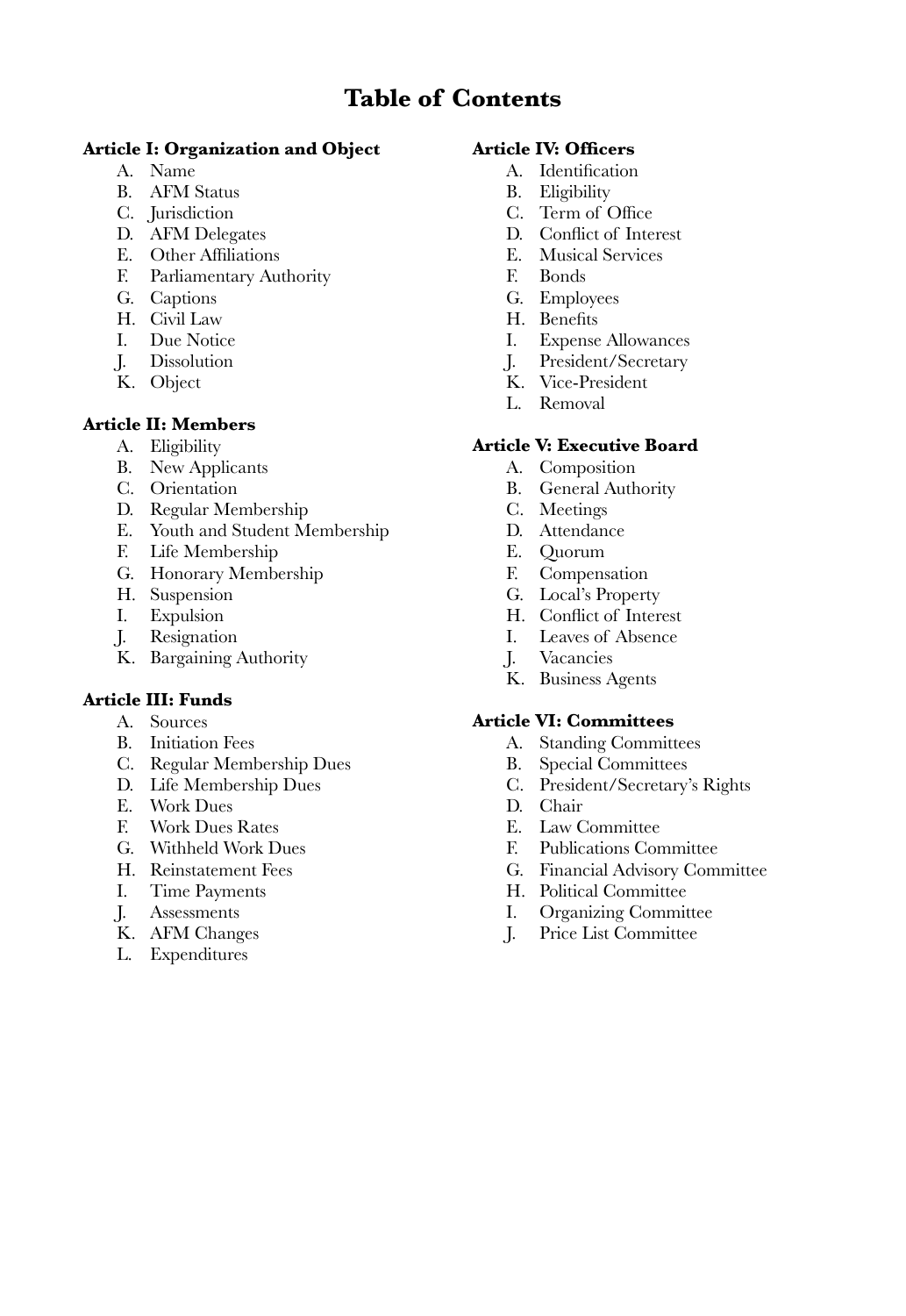#### **Article VII: Price List**

- A. Establishment and Amendment
- B. Interim Changes

### **Article VIII: General Elections**

- A. Time of Elections
- B. Notice
- C. Nominations
- D. Agency
- E. Recount
- F. Challenges
- G. Appeals
- H. Oath of Office

#### **Article IX: General Meetings**

- A. Regular Meetings
- B. Special Meetings
- C. Notice
- D. Call to Order
- E. Quorum
- F. Attendance
- G. Order of Business

### **Article X: Rights and Duties of Members**

- A. Participation
- B. Information
- C. Minimum Wage
- D. Life Insurance
- E. Donated Services
- F. Unprofessional Behavior
- G. Labor Disputes
- H. Non-Members<br>I Amateur Units
- Amateur Units
- J. Violations
- K. Termination Notices
- L. Electronic Media

#### **Article XI: Members as Contractors/Leaders**

- A. Definitions
- B. Contractors' Obligations
- C. Reporting Forms
- D. Band Names
- E. Civil Collection
- F. Pension Contributions

#### **Article XII: Charges, Trials, and Appeals**

- A. Nature of Charges
- B. Filing Charges
- C. Time Limit
- D. Notice
- E. Trials
- F. Default
- G. Penalties
- H. Appeals

#### **Article XIII: Grievances and Claims**

- A. Definitions
- B. Grievance Provisions
- C. Filing a Grievance
- D. Claims
- E. Time Limit
- F. Notice
- G. Hearings
- H. Appeals

#### **Article XIV: Negotiations and Ratifications**

- A. Orchestra Committees
- B. Negotiation Procedure
- C. Ratification

### **Article XV: Amendments**

- A. Resolutions
- B. Board Review
- C. Enactment
- D. Lack of Quorum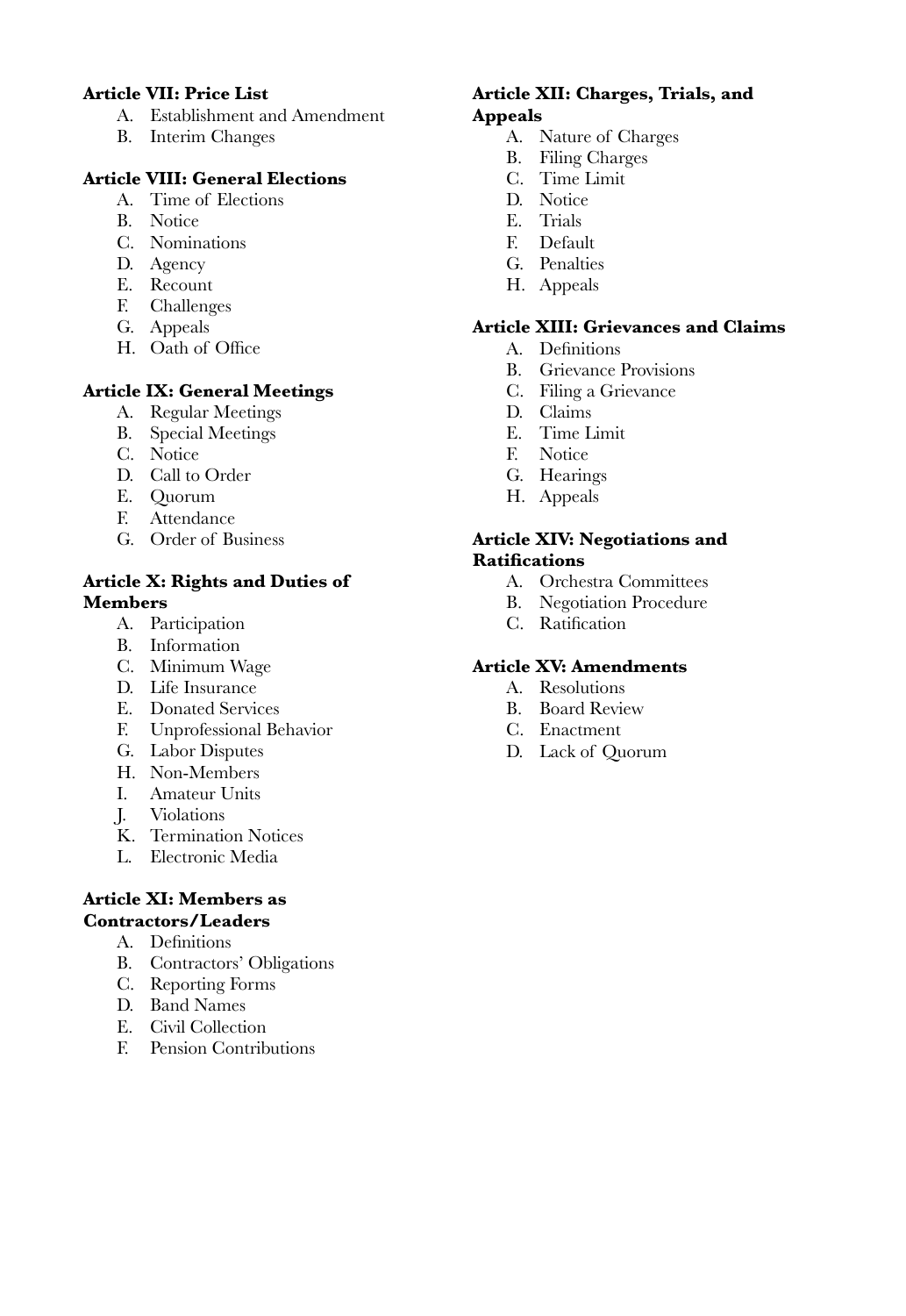# **BYLAWS**

### **Article I Organization and Object**

**A. Name:** The name of this organization (the "Local") shall be the *Pittsburgh Musicians' Union,* Local 60-471, American Federation of Musicians.

**B. AFM Status:** The Local shall be an affiliated Local of the American Federation of Musicians of the United States and Canada (the "AFM"). The Bylaws of the Local shall be subject to and subordinate to the Bylaws of the AFM, and whenever conflict or discrepancy appears between the former and the latter, the latter shall prevail.

**C. Jurisdiction:** The jurisdiction of the Local shall be all territory that the AFM assigns to it [currently all of Allegheny except Springdale, Cheswick, Harmarville, Rural Ridge, Harwick, Russelton, Curtisville, Natrona, Creighton, Glassmere, Tarentum and Brackenridge; and including the following in Westmoreland County: Loyalhanna, New Salem, Salem, Trafford, Penn, North Irwin, Irwin, North Huntingdon, Manor, Jeannette, Adamsburg, Arona, Southwest Greensburg, Hempfield, South Greensburg, Madison, Hunker, Youngwood, Unity, Youngstown, Latrobe, Derry, New Alexandria, Livermore, Bolivar, Fairfield, Cook, Ligonier, Scottdale, East Huntingdon, Mount Pleasant and Donegal.].

**D. AFM Delegates:** The President/Secretary (if not also an AFM officer) shall be a Delegate by virtue of office to the AFM Convention. There shall be an additional position known as the "Diversity Delegate", recognition of the membership of Local 471 which was merged with Local 60 in 1966 to form the present Local 60-471. However, nominations and eligibility for this position shall be open to the entire membership of the Local. Convention Delegates, including any additional Delegate(s) to the Convention to which the Local is entitled and Alternate Delegates, shall be elected at the Local's triennial General Election.

**E. Other Affiliations:** The Local shall be affiliated with the Eastern Conference of Locals, the Pennsylvania AFL-CIO, and such other bodies or assemblies as the Local's Executive Board (the "Board") may determine. The President-Secretary shall have the right to be a Delegate or otherwise represent the Local at these bodies. The Board may appoint any additional Delegate(s) to which the Local is entitled.

**F. Parliamentary Authority:** The current edition of Robert's *Rules of Order Newly Revised* shall be the Parliamentary Authority for the Local. The rules contained therein shall govern the Local in all cases to which they are applicable and in which they are not inconsistent with the Bylaws, the rules of the AFM, any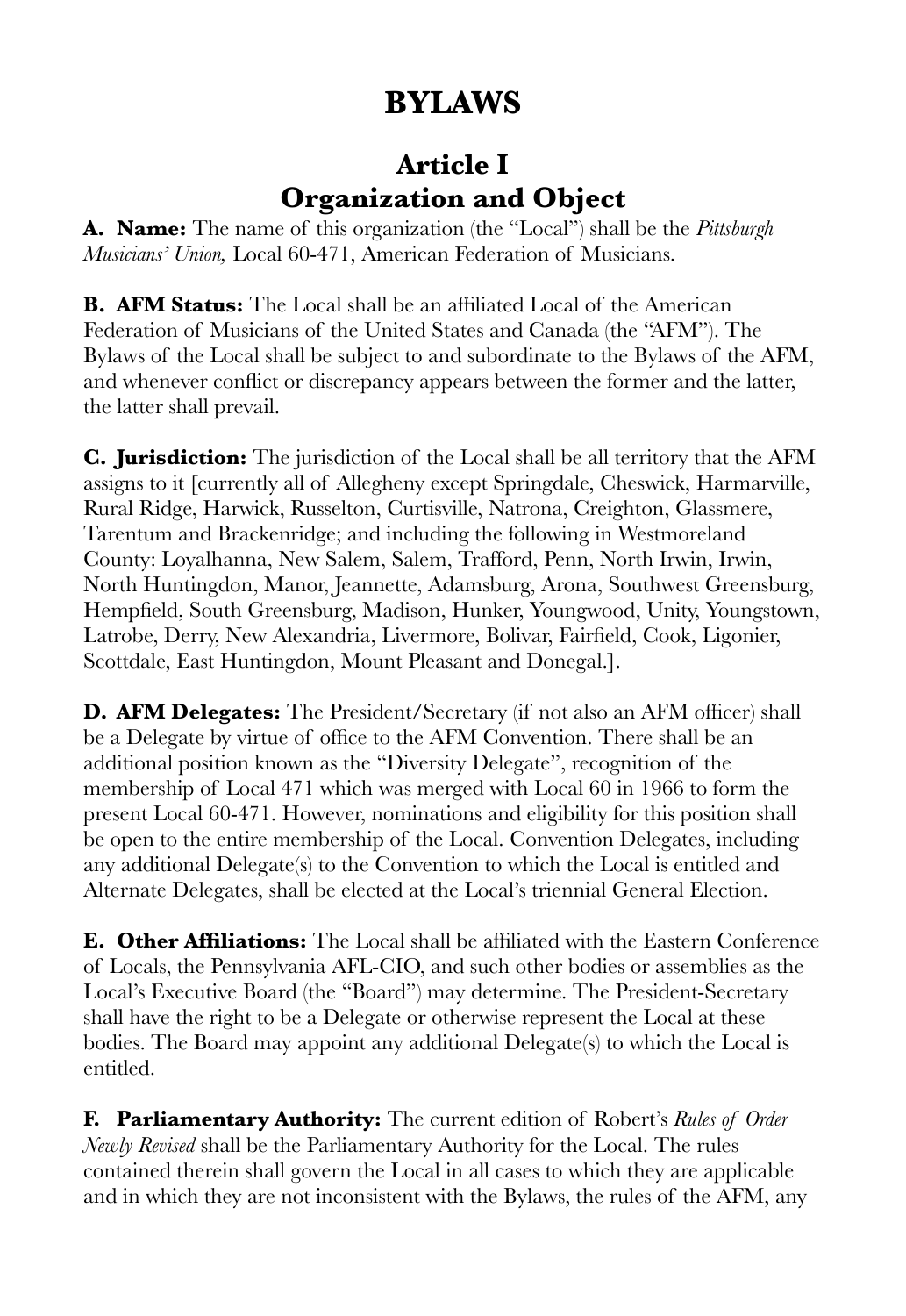prevailing civil law, or with any standing or special rules of order the Local may adopt.

**G. Captions:** The captions used throughout the Bylaws are for convenience and reference only and shall not be used to construe any provisions.

**H. Civil Law:** No Section of the Bylaws shall be enforced in any manner in conflict with public law.

**I. Due Notice:** Whenever the Bylaws shall provide that Due Notice be given to the membership, this shall require that the notice be mailed to each member at the last known address at least 15 days (21 days in the case of proposed amendments to the Bylaws) prior to the meeting or action requiring the notice. Such notice may be given in an official publication, named *Pittsburgh Musician,* which the President/Secretary shall issue bi-monthly under the supervision and orders of the Board. The contents of the *Pittsburgh Musician* shall constitute legal notice. Between issues of the *Pittsburgh Musician,* any written or printed notice the Local sends or mails to members within these time requirements shall also be legal notice.

**J. Dissolution:** The Local may be dissolved only with the approval of and in accordance with the Bylaws of the AFM.

**K. Object:** The object of the Local shall be:

1. To unite the professional musicians eligible for membership within its jurisdiction without regard to race, religion, creed, color, national origin, age or sex, disability, citizenship, sexual orientation, marital status, or family status. 2. To organize the professional musicians in its jurisdiction and to provide them services.

3. To secure improved wages, hours, working conditions, and other advantages for its members through collective bargaining and to establish terms and conditions for equitable and fair dealing among its members.

### **Article II Members**

**A. Eligibility:** All instrumentalists, vocalists, dancers, arrangers, orchestrators, copyists, music librarians, music proofreaders, support crew, or other individuals who render musical services of any kind for pay ("Musicians") and are citizens of the United States of America or of Canada (or whom the United States Government has authorized to work in their country) shall be eligible for membership in the Local.

**B. New Applicants:** Every applicant for membership shall sign an AFMapproved application form that the Local provides, answer truthfully each and every question thereon, and tender any applicable Initiation Fee(s) and the current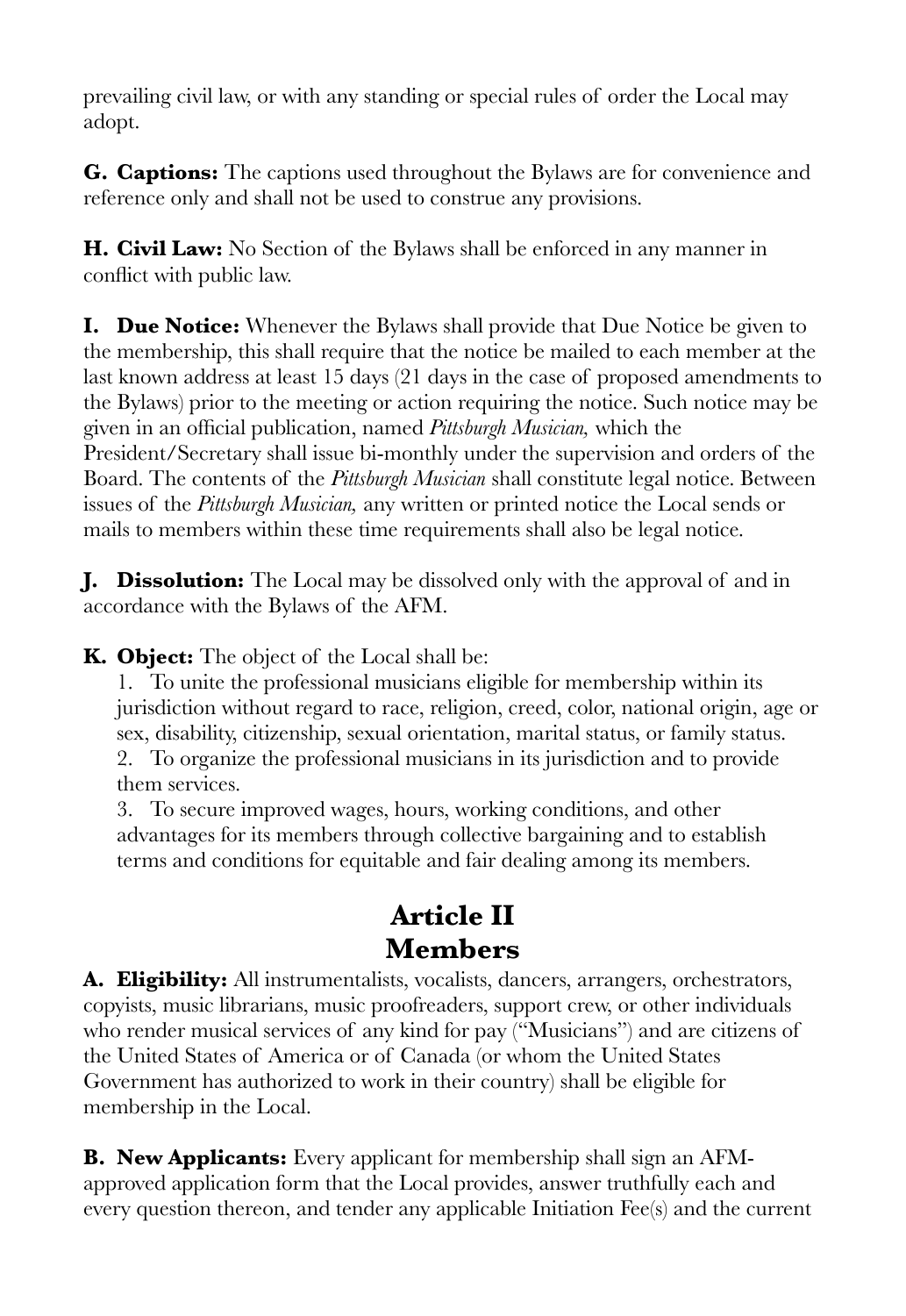Quarter's Membership Dues. The Board may establish rules for the deferred payment of a portion of the initial payment. The Board shall approve or disapprove all applications for membership. Following the Board's approval and the applicant's payment in full of any applicable Initiation Fee(s) and the current Quarter's Membership Dues, the Local shall issue the applicant a membership card.

**C. Orientation:** Within six months from the date of approval for membership, the applicant shall receive instructions as to a member's obligations to the Local, the AFM, and organized labor in general. Unless the applicant is already a member of another Local, s/he shall also take the following Oath of Obligation:

"I, [*name*], in the presence of the members here assembled, do solemnly promise to support the Bylaws of the AFM and of the *Pittsburgh Musicians' Union.* I further promise to submit to their mandates and obey all their laws and those of any other Local of the AFM of which I may hereafter become a member. To all this I pledge my sacred word of honor."

**D. Regular Membership:** A Regular Member shall be any member (other than an Honorary Member) who does not meet the qualifications for Youth Membership, Student Membership, or Life Membership.

**E. Youth and Student Membership:** Any Musician who joins the Local while under 21 years of age ("Youth Member") and any Musician who joins the Local while registered as a student in an accredited school, college, or university ("Student Member") shall be exempt from all Initiation Fees. Other than this exemption from Initiation Fees, Youth and Student Members shall be subject to the same obligations and rules (including the payment of the same dues, fees, and assessments) and shall be entitled to the same privileges and benefits as Regular Members. When a Youth or Student Member no longer meets the conditions that would qualify a new Member for that classification, that Member shall automatically become a Regular Member without the requirement for paying any Initiation Fees.

**F. Life Membership:** A member of the Local who is at least 65 years old and who has held continuous membership in the Local for 35 years or any member, regardless of age, who has held continuous membership in the Local for 50 years shall become a Life Member. A Life Member shall be subject to the same obligations and rules and shall be entitled to the same privileges and benefits as Regular Members, but shall pay reduced membership dues as provided in Article III, Section D.

**G. Honorary Membership:** The Board may grant an Honorary Membership to any person who, through any act or deed, has achieved distinction for the benefit of this Local or its members. Honorary Membership shall not subject the recipient to any dues or other payments to the Local, and shall confer only such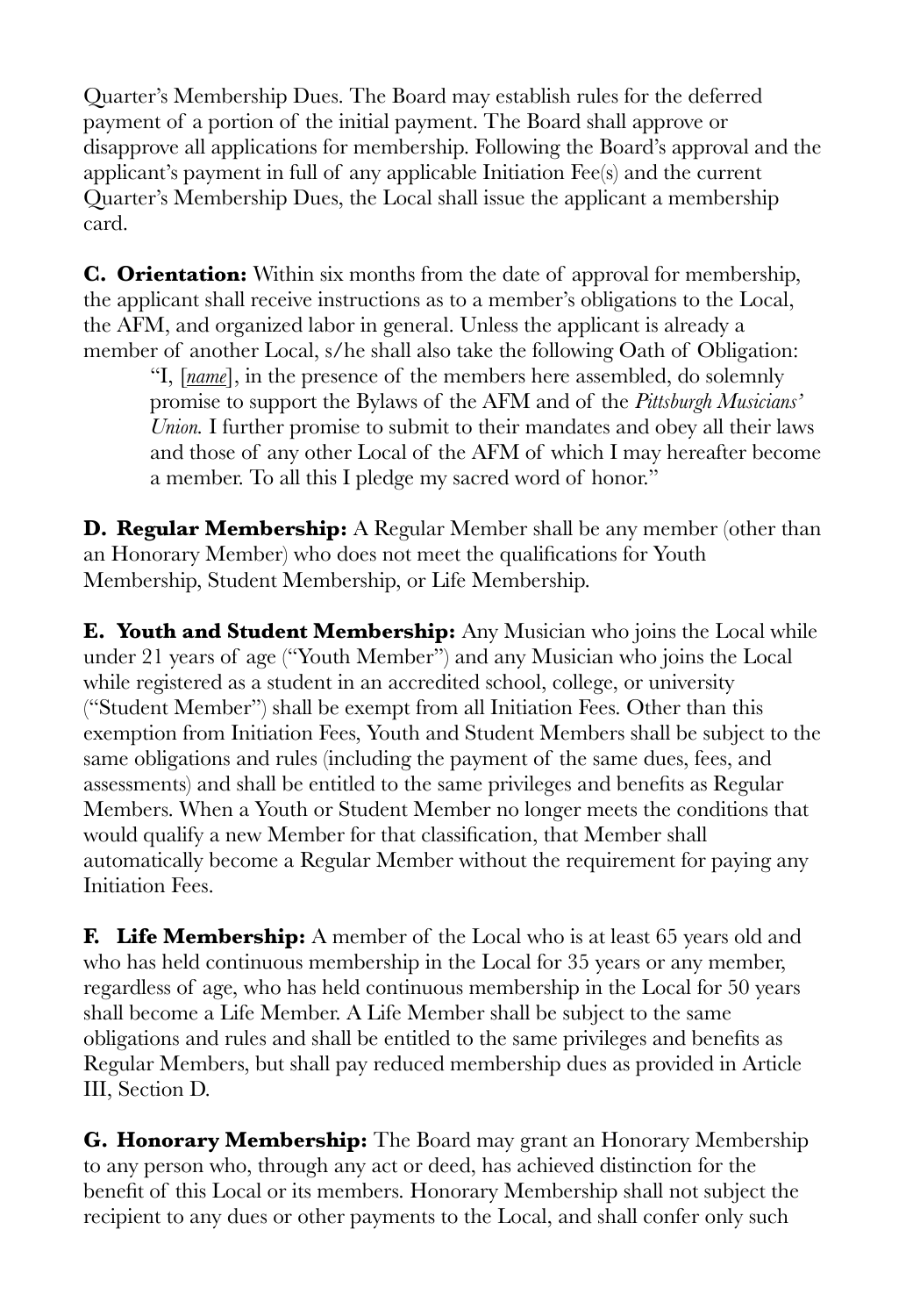rights proper to Honorary Membership as are outlined in the Parliamentary Authority. Honorary Members shall not have the right to vote, to hold office, or to participate in meetings.

**H. Suspension:** A member who has not paid membership dues, reinstatement fees, and assessments for the current Quarter shall be suspended on the last day of the Quarter. A Suspended member shall not be in good standing and shall forfeit all rights, privileges, and benefits of membership in the Local, but shall continue to be responsible for the obligations of membership during such suspension. Upon payment of all accrued dues and other financial obligations to the Local plus the Reinstatement Fee set forth in Article III, Section H, and complying with all lawful orders of the Board and/or the AFM, a suspended Member shall be reinstated to full membership.

**I. Expulsion:** A member who has not paid membership dues, fines for nonpayment thereof, and assessments for two consecutive Quarters shall be expelled at the end of the second Quarter. The Board may also expel a member found guilty of (1) violating any part of the Bylaws or the Price List of the Local or the AFM, (2) disobeying an order or summons of the Board, or (3) failing to pay fines, claims, work dues, or other indebtedness to the Local in a timely manner. A former member who has been expelled shall forfeit all rights and privileges of membership in the Local. A member who has been expelled who makes application for readmission and who has not in the interim been engaged in the profession of music to the detriment of the AFM (or any Local thereof) shall be readmitted upon payment of all dues, fines, and assessments owed at the time of expulsion plus the Reinstatement Fee set forth in Article III, Section H, and complying with all lawful orders of the Local's Board and/or of the AFM's International Board ("IEB").

**J. Resignation:** A member may resign in good standing upon submitting a written letter of resignation and paying any financial obligations to the Local as of the date of resignation. A former member who has resigned and who applies for readmission and who has not in the interim been engaged in the profession of music to the detriment of the AFM (or any Local thereof) may be reinstated upon payment of the then current Quarter's dues plus the Reinstatement Fee set forth in Article III, Section H).

**K. Bargaining Authority:** All Members, by virtue of their membership, authorize the Local and the AFM to act as their exclusive bargaining representative with full and exclusive power, in conjunction with orchestra committees elected by bargaining units and subject to ratification by each appropriate bargaining unit, to execute agreements with Employers governing terms and conditions of employment. The Local, by entering into Collective Bargaining Agreements ("CBAs"), does so for the benefit of all its members and each member shall be bound by the CBA's terms.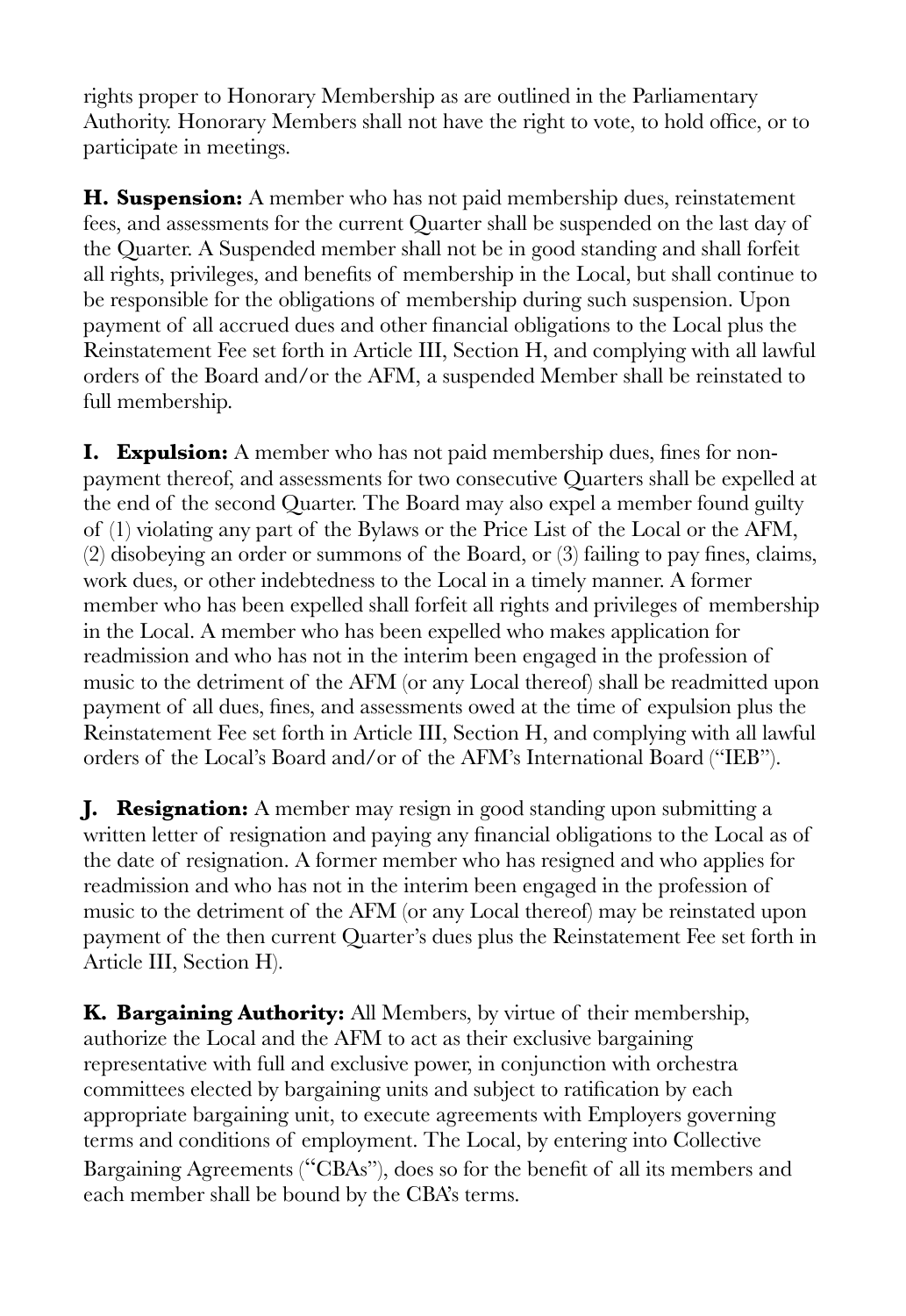## **Article III Funds**

**A. Sources:** The funds of the Local shall be raised by Initiation Fees, Membership Dues, Work Dues, Reinstatement Fees, Assessments, Fines, and such other lawful means as the Local may determine.

**B. Initiation Fees:** All new applicants (other than those qualifying for Youth or Student Membership) shall pay a Local Initiation Fee of \$85.00. All new applicants (other than those qualifying for Youth or Student Membership or those currently affiliated with another AFM Local) shall also pay through the Local an Initiation Fee to the AFM ("Federation Initiation Fee") of \$65.00 (total \$150.00).

**C. Regular Membership Dues:** All Regular Members, Youth Members, and Student Members shall pay Membership Dues either on a quarterly basis or at a discounted annual rate. Annual dues, which are due before February 1 of each year, shall be \$160.00. If paid in full before February 1, of each year, a \$5.00 discount will be applied. Quarterly dues, which are due before the end of the Quarter to which they apply, shall be \$40.00 if paid during or before the first month of the Quarter, \$42.00 if paid during the second month, and \$44.00 if paid thereafter.

**D. Life Membership Dues:** All Life Members shall pay Membership Dues either on a quarterly or yearly basis. Annual dues, which are due before February 1 of each year, shall be \$94.00. Quarterly dues, which are due by the end of the Quarter to which they apply, shall be \$23.50 if paid during or before the first month of the Quarter, \$25.50 if paid during the second month, and \$27.50 if paid thereafter.

**E. Work Dues:** With the exception of musical services performed for parades and at clubs, bars, and lounges, all members shall pay dues based on earnings ("Work Dues"), including those due the AFM ("Federation Work Dues"), on all musical services that the member renders within the geographical jurisdiction of the Local. The calculation of Work Dues shall always be as a percentage of scale wages for the engagement.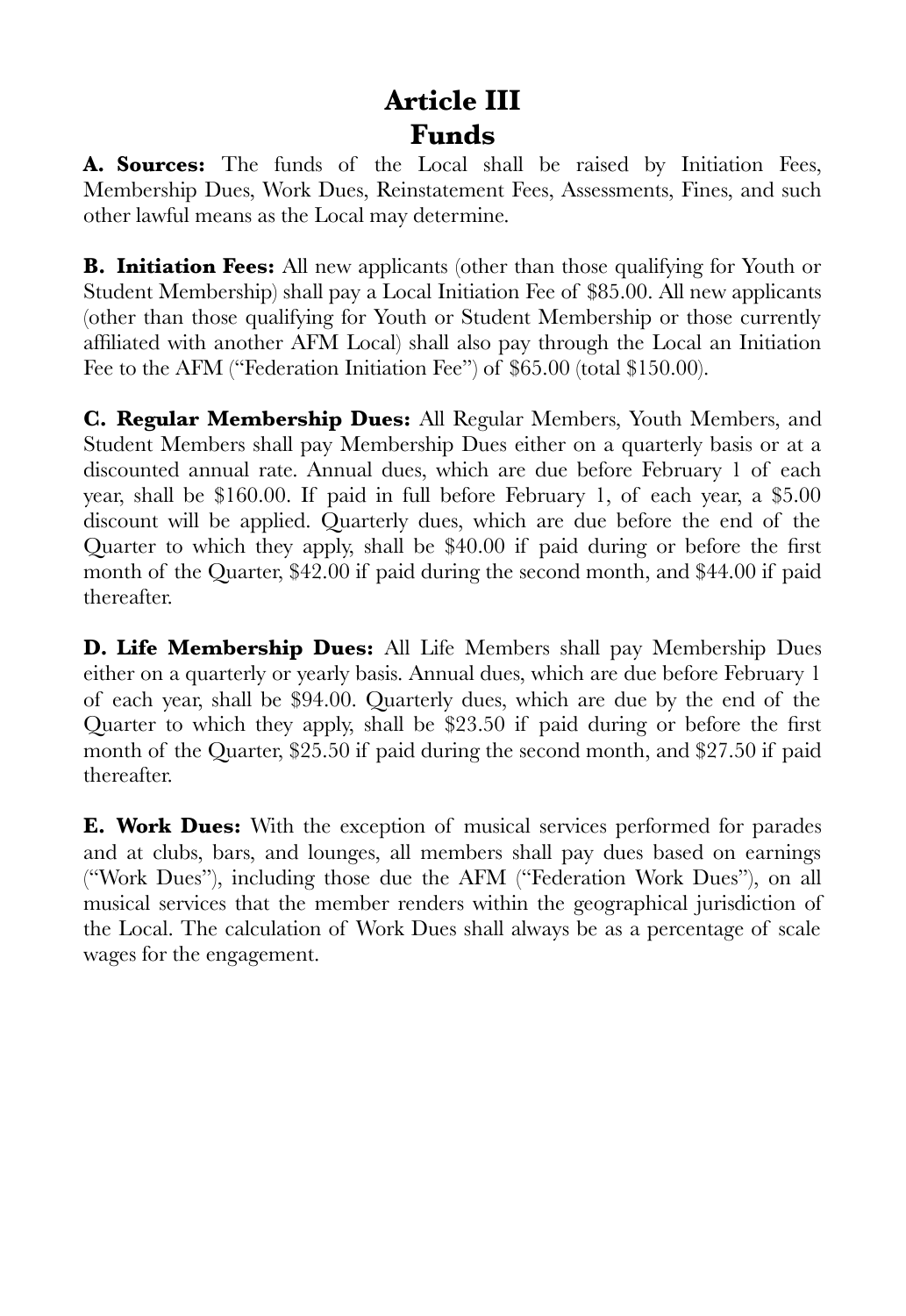**F. Work Dues Rates:** Except for services otherwise expressly specified in the Bylaws of the Federation as requiring the payment of Work Dues directly to the Federation and/or establishing different rates, Work Dues shall be paid to the Local not later than the fifteenth day of the month following the month in which the member received payment for the service(s). Work Dues shall be payable on any service under any contract (or absent the same), and without regard to the status of any other Musician(s) with whom or for whom the member is performing. Termination of membership shall not affect in any way the obligation to pay Work Dues on services performed while a member. The Work Dues for electronic media employment in fields for which there are AFM-negotiated Agreements shall be the following:

| <b>Agreement covering the Employment</b>                                                    | <b>Work Dues</b><br>Rate |
|---------------------------------------------------------------------------------------------|--------------------------|
| <b>Theatrical Motion Picture</b>                                                            | $4.1\%$                  |
| T.V. Videotape                                                                              | $3.5\%$                  |
| Radio and Television Commercial Announcement<br>(except for earnings for original sessions) | $3.5\%$                  |
| Other Electronic Employment                                                                 | $3.25\%$                 |

The Work Dues for members employed by a Symphonic Orchestra—i.e., a non-profit symphony, opera, ballet, or chamber orchestra performing a varied repertoire during recurring annual seasons with Musicians engaged on a consistent and continuing basis that either (1) has at least 60 contract positions and plans no fewer than 15 performances during its coming year or (2) plans at least 100 total services during that year—shall be 2.05% of applicable scale. The Work Dues for any other non- electronic engagements shall be 2% of the applicable scale.

**G. Withheld Work Dues:** Member-Contractors shall deduct applicable Work Dues for their sidemen's wages pursuant to written authorization from each side musician to make such deductions. The Contractors shall remit the total Work Dues deducted, plus their own Work Dues to the Local no later than the fifteenth day of the month following the month in which the services were performed. Once work dues have been deducted from a sideman, all obligations of the side musician shall be satisfied.

**H. Reinstatement Fees:** The Reinstatement Fee applicable to a Suspended Member [Article II, Section ]] seeking reinstatement shall be \$5.00 if paid within five days of the date of suspension, or \$10.00 if paid thereafter. The Reinstatement Fee applicable to a former member seeking readmission [see Article II, Section J] shall also be \$10.00.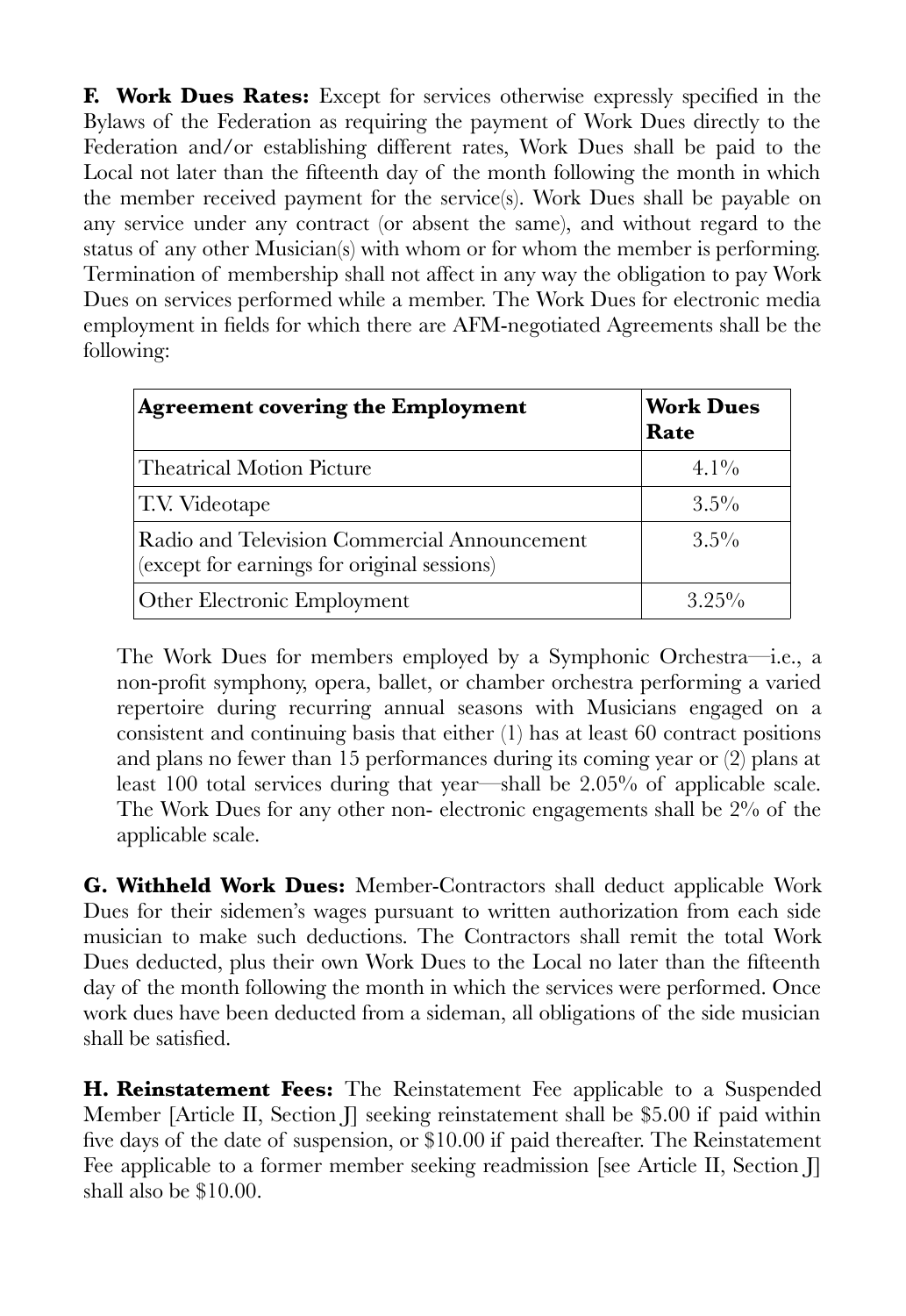**I. Time Payments:** An applicant for readmission whose total indebtedness to the Local (including the Reinstatement Fee) is less than \$200.00 may elect to pay \$50.00 at the time of rejoining and the remainder in four monthly installments. An applicant owing \$200.00 or more may pay 50% of the total at the time of rejoining and the remainder in four monthly installments.

**J. Assessments:** The Local may levy special Assessments upon the membership for any legal purpose, but only in accordance with the same requirements established for raising dues.

**K. AFM Changes:** Should the AFM take an action that directly affects the amount paid by individual members, any affected amount in this Article shall automatically change to incorporate that adjustment.

**L. Expenditures:** The President/Secretary shall issue and co-sign checks for all necessary expenditures of Local funds. The Vice-President shall co-sign each check. The Board shall appoint a substitute co-signer to sign in the absence of one of primary co- signers.

## **Article IV Officers**

**A. Identification:** The Officers of the Local shall be a President/Secretary, a Vice-President, and five Directors all of whom shall be elected at a triennial General Election or, in the case of a vacancy during a term of office, appointed by the Board. All Officers shall perform the duties prescribed by these Bylaws and by the Parliamentary Authority, plus such other duties as the Board may assign. The President/Secretary and Vice-President shall be known as the "Titled Officers."

**B. Eligibility:** To hold office a member must have been in continuous good standing throughout the two preceding years.

**C. Term of Office:** All Officers shall have a three year term of office beginning on January 1 of the calendar year immediately following the triennial AFM Convention and ending on December 31 of the third year, or until their successors are duly elected or appointed and take office.

**D. Conflict of Interest:** No Officer shall hold an AFM Booking Agent or Personal Manager Agreement, be affiliated with any Booking or Theatrical agency, or have any other duties reflecting conflict of interest with the Local.

**E. Musical Services:** The President/Secretary shall not serve as a contractor, leader, or personnel manager for any engagement. No other Officer shall serve in any of these capacities for any engagement using other musicians except when serving as the performing leader of his/her own band or ensemble.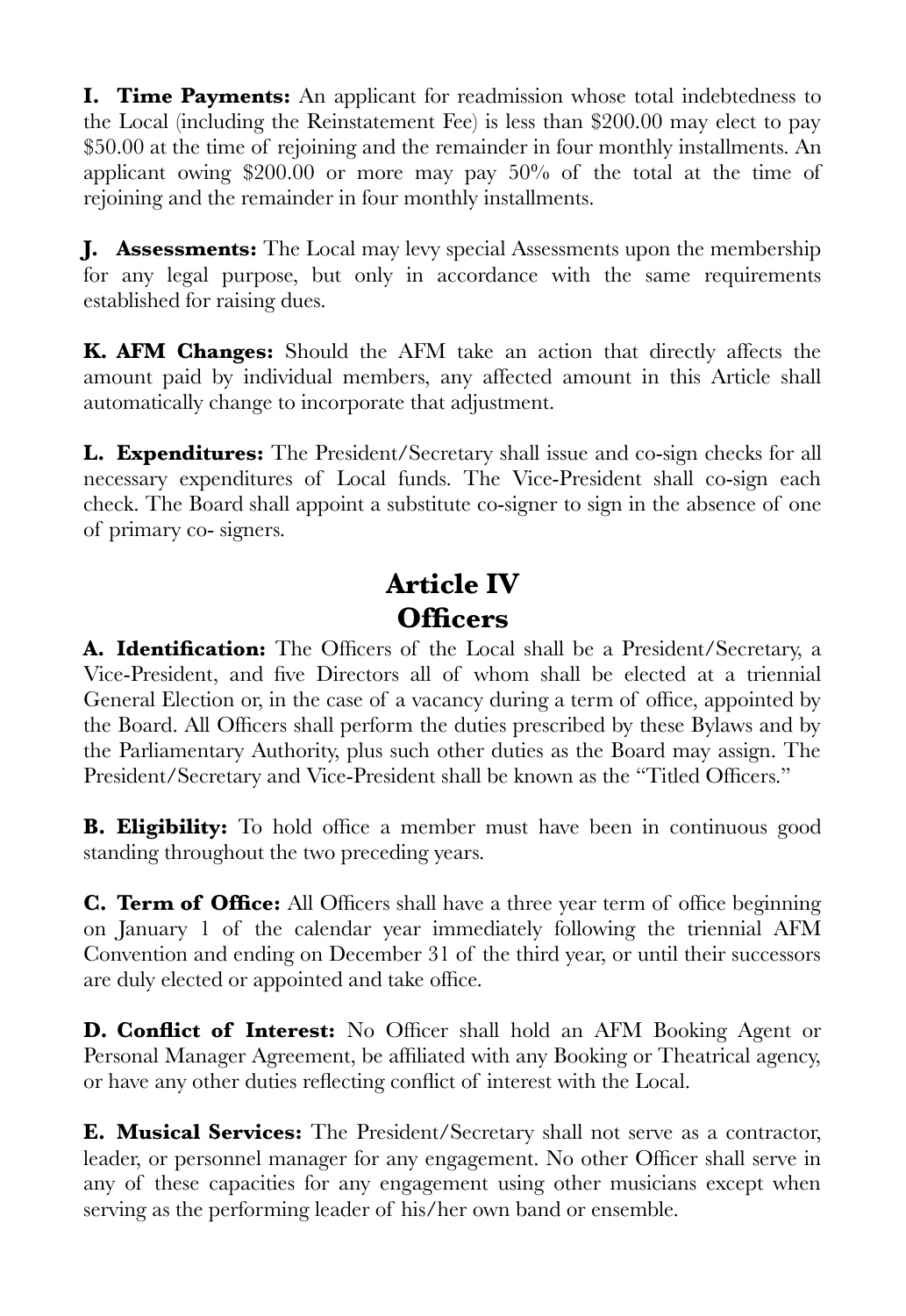**F. Bonds:** All Officers, as a condition of holding office, shall execute any necessary forms and bonds (which the President/Secretary shall secure) required by law to be filed with any Federal or State agency for or on behalf of the Local as an Officer thereof.

**G. Employees:** The conditions applicable to Officers set forth in Article IV, Section E through Article IV, Section G, shall also apply to the Local's full time employees.

**H. Benefits:** The Local shall make a 6% contribution on behalf of all Officers and employees to the American Federation of Musicians and Employers Pension Fund ("AFM-EPF").

**I. Expense Allowances:** For use of a personal automobile for the Local's business, the owner shall receive mileage at the then current IRS rate. The Local shall reimburse any Officer or employee for any costs incurred in connection with their activities on behalf of the Local. For away from home costs, the Local may pay—in lieu of any other reimbursement—a *per diem* based on that of the GSA (or the U.S. State Department for foreign countries) for that geographic location, plus all transportation costs and any extraordinary expenses.

**J. President/Secretary:** The President/Secretary shall:

1. be the chief executive Officer of the Local, supervising its business and overseeing the activities of all Officers and employees.

2. enforce observance of the Bylaws and of policies established by the membership.

3. decide between Board meetings all emergency matters involving the interests of the Local, the members rights and duties, or the interpretation of the Bylaws and/or the Price List.

4. convene and preside at all General and Board Meetings unless excused for good cause.

5. appoint a member as Sergeant-at-Arms at all meetings and give leave of absence to those officers who desire to leave the meetings for good cause.

6. decide all points of order at Meetings, which decision shall stand unless overruled by a two-thirds vote.

7. call Special Meetings when needed or when 40 members sign and submit a petition requesting a Special General Meeting.

8. vote at General and Board Meetings only when the vote affects the results or when an item is decided by secret ballot.

9. prepare and send to the AFM all reports that the AFM Bylaws require.

10. send notices of election or appointment to all Officers and committee members within one week of their election or appointment.

11. be at the disposal of the Local at all times, subject to reasonable allowance for vacations, illnesses, emergencies, and personal obligations.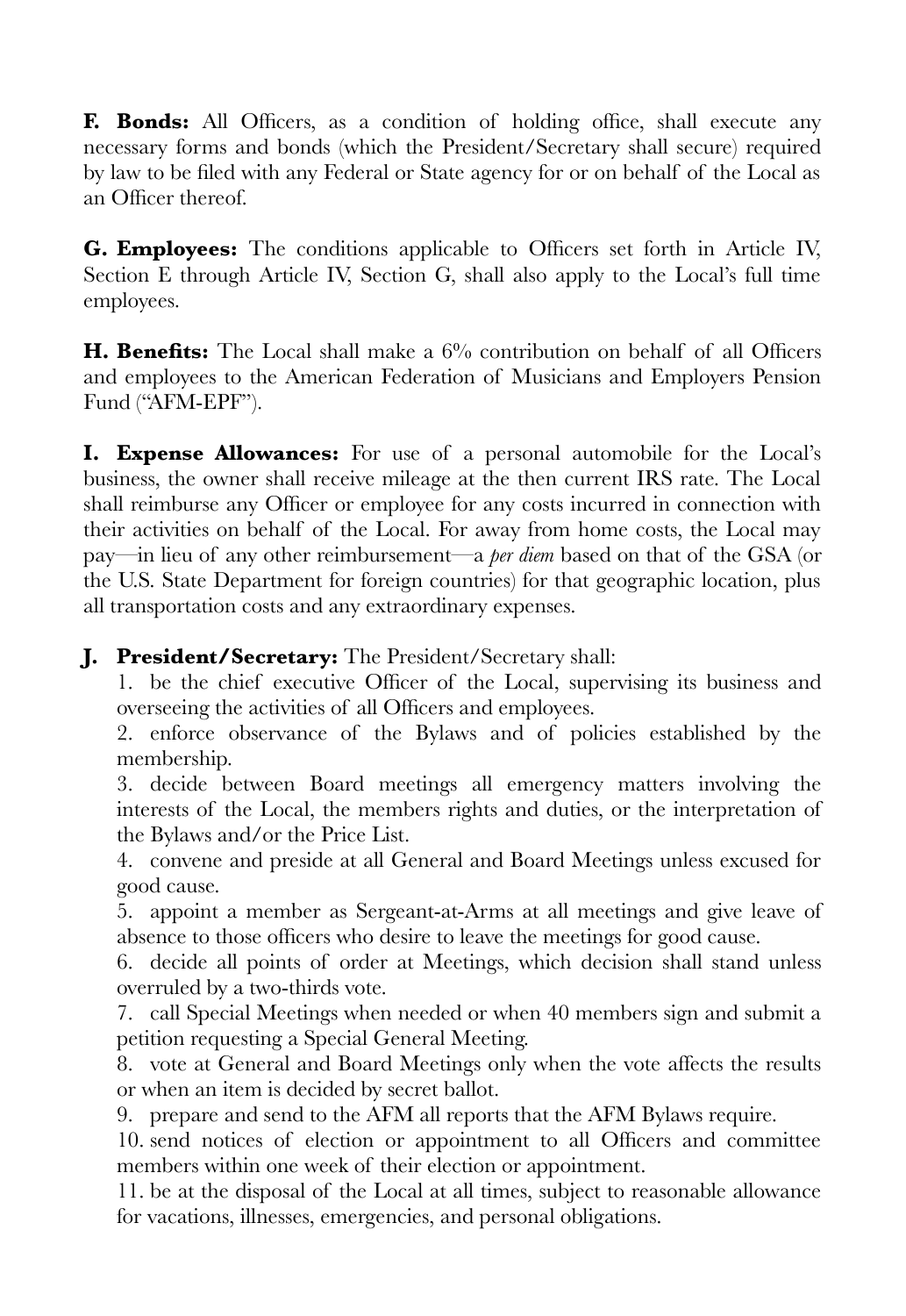12. collect all initiation fees, dues, assessments, fines, or other indebtedness that members owe the Local and issue proper receipts therefor.

13. deposit all receipts into accounts under the name *Pittsburgh Musicians' Union, Local 60-471* at a bank or other financial institution designated by the Board.

14. issue and sign all checks except when absent or incapacitated, in which case the Board shall designate an alternate to sign checks.

15. issue membership cards to all members in good standing and ascertain that all membership applications are properly filed.

16. keep an accurate account of all receipts and expenditures of the Local, presenting a detailed monthly report of these transactions to the Board.

17. keep adequate and correct accounts of the properties and financial transactions of the Local, including accounts of its assets, liabilities, security deposits, trust accounts, receipts, disbursements and capital.

18. give individual members a one-week notice of any imminent due date for paying a fine or loan.

19. submit the books annually to auditors retained by the Board and publish their annual audit in the *Pittsburgh Musician.*

20. maintain and preserve the records, documents, books, papers, and property of the Local and transfer them to his/her successor.

21. keep an up-to-date alphabetical roster of members with their names, addresses, telephone numbers, and e-mail addresses.

22. issue all summonses or requests to appear, and notices of all fines, suspensions, or expulsions to the affected members.

23. require any member to appear before the Board as needed for examination or investigation.

24. publish all changes to the Bylaws or Price List in the *Pittsburgh Musician* and give copies to any member upon request.

25. hire employees as needed with the approval of the Board, which shall determine their salaries and job descriptions.

26. perform such other reasonable duties as the Board may assign.

27. receive a bi-weekly salary and benefits to be established at the October General Meeting in election years.

### **K. Vice-President:** The Vice-President shall:

1. perform the duties of the President/Secretary in the latter's absence or inability.

2. attend all General and Board Meetings unless excused for good cause.

3. keep correct minutes of the proceedings of all General and Board Meetings, which shall be open to all members at any times.

4. perform such other reasonable duties as the Board or the President/Secretary may assign.

5. receive compensation of \$100.00 for each day devoted to serving the Local for a major part of the day (including any day on which s/he attends a General or Board Meetings).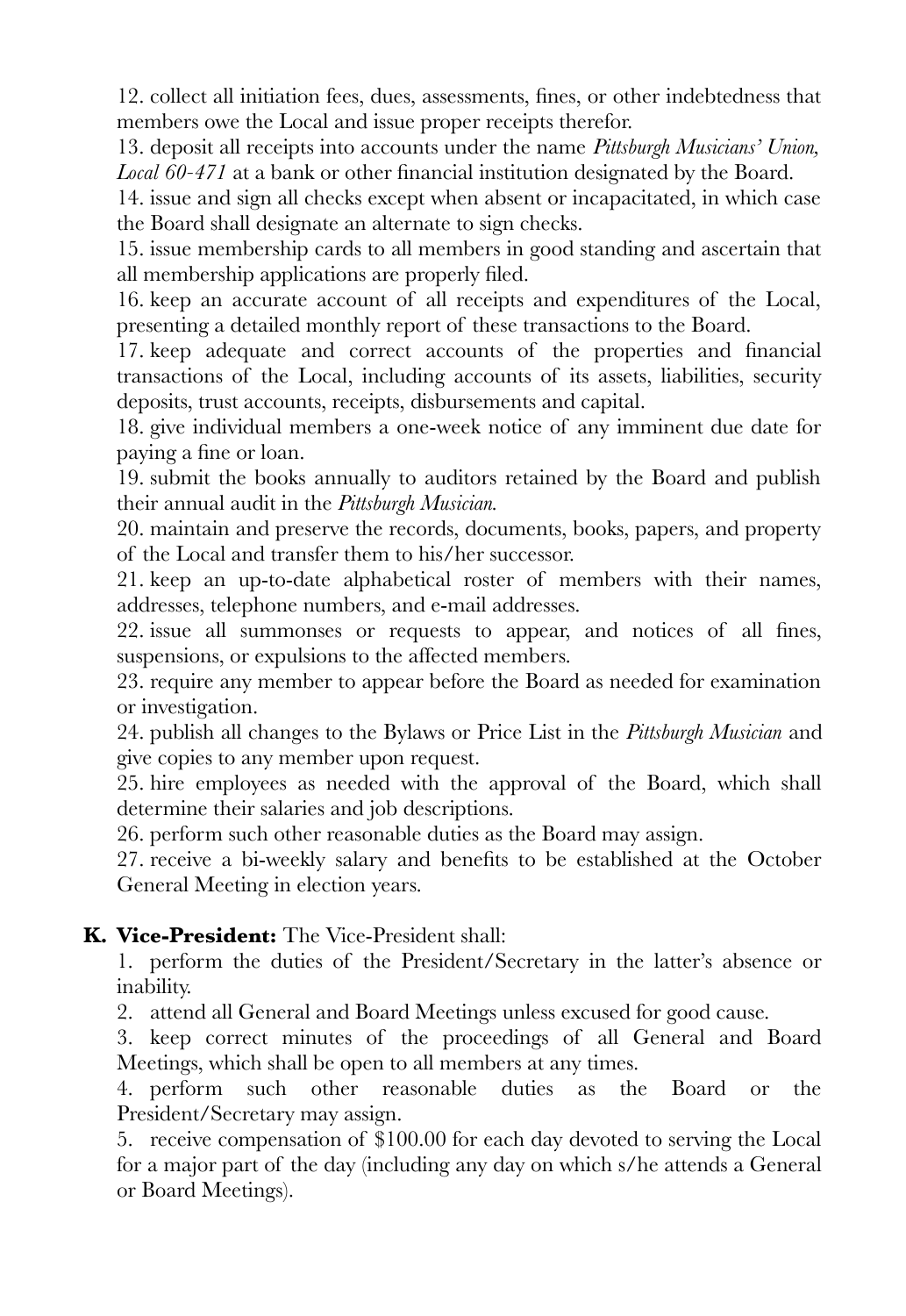**L. Removal:** If two-thirds of the Board or 10% of the entire good-standing membership of the Local (by petition) file charges with the President/Secretary (unless s/he is the charged officer) against an officer alleging serious misconduct in office, or repeated failure to perform substantive duties of the office, the following steps shall take place:

1. The Local shall send the specific charges to the charged officer within ten days of the filing.

2. The Local shall call and give Due Notice of a Special General Meeting to elect a Trial Board of five rank-and-file members in good standing to conduct a hearing on the charges.

3. The Trial Board shall call and conduct a full and fair hearing of the charges at the earliest possible date no sooner than fifteen days after its election. Immediately following the hearing the trial Board shall render its decision on the guilt or innocence of the accused and advise the Board of that decision.

4. If the Trial Board decides that the officer is guilty of the charges, the Local shall call and give Due Notice of a Special General Meeting to review the evidence and decision of the Trial Board and to vote whether or not to sustain the decision by a two-thirds secret ballot vote. If the Trial Board's decision is sustained, the Office shall have his office declared vacant and shall be ineligible for appointment to that office during the remainder of its term.

### **Article V Executive Board**

**A. Composition:** The seven Officers (President/Secretary, Vice-President, and five Directors) shall collectively constitute the Local's Executive Board.

**B. General Authority:** The Board shall be the Local's governing body between General Meetings. It shall have the right to interpret and enforce the Local's Bylaws and Price List, to amend the Price List subject to approval at the next General Meeting, to conduct investigations and adjudicate claims, and to impose penalties on a member found guilty of violating the Bylaws. It shall also have the exclusive right to extend the time for any member to pay a monetary obligation to the Local.

**C. Meetings:** The Board shall hold regular meetings once each month at a time determined by consensus. The President/Secretary shall have the right to call Special Meetings whenever necessary. By prior unanimous consent, the Board may conduct a meeting via electronic technology, provided that the conduct of such meeting conforms to the policy of the AFM International Executive Board governing local union electronic meetings.

**D. Attendance:** Attending Board Meetings as well as General Meetings and any other required official meetings shall be a duty of office. The Board may establish just and equitable special rules governing the attendance of its members.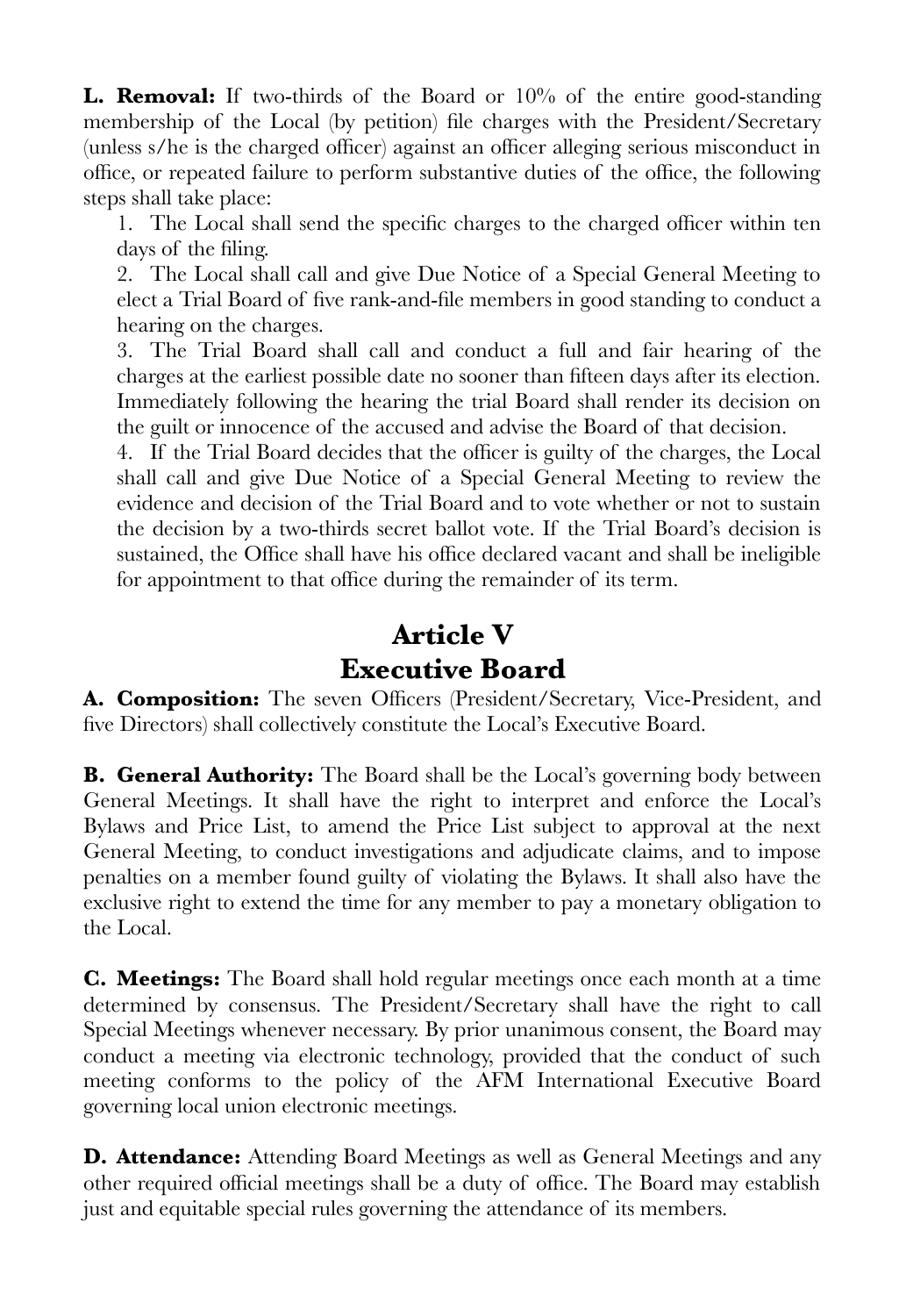**E. Quorum:** Four Officers shall constitute a quorum of the Board.

**F. Compensation:** The President/Secretary shall receive no additional compensation for attending meetings. All other Officers in attendance shall receive compensation of \$100.00.

**G. Local's Property:** The Board shall hold the Local's funds and property in trust for the members. It may invest them, may execute and deliver agreements, deeds, mortgages, notes, powers of attorney, receipts, and all other instruments in writing necessary or appropriate, and may do all other necessary acts for the management of funds and property. All these instruments and acts shall be done only upon written instructions of the Board. If, at any time, the Local's income is not sufficient to meet its expenditures, the Board shall order the issuance of the necessary funds from any other sources available.

**H. Conflict of Interest:** Should any Officer be (1) a party of interest or (2) engaged in booking, contracting, or engaging Musicians in the same musical field as that of the pending item, that Officer shall not be present during any deliberations or voting on that matter.

**I. Leaves of Absence:** The Board shall have the right to grant any Officer a leave of absence, in which case it shall declare the next ranking (in order of votes received at the previous General Election) candidate eligible to hold office under Article IV, Section B, as an Officer *pro tem* until the regular Officer returns. In the absence of any such candidate the Board may appoint any member eligible to hold office to the *pro tem* position.

**J: Vacancies:** If any elective office becomes vacant, the Board shall appoint a member in good standing who is eligible to hold office under Article IV, Section B, to fill such vacancy for the remainder of the term.

**K. Business Agents:** The Board may appoint Business Agents as it deems necessary and may determine their compensation. The Business Agents shall visit venues in the jurisdiction where musicians are performing and shall report their activities to the Board.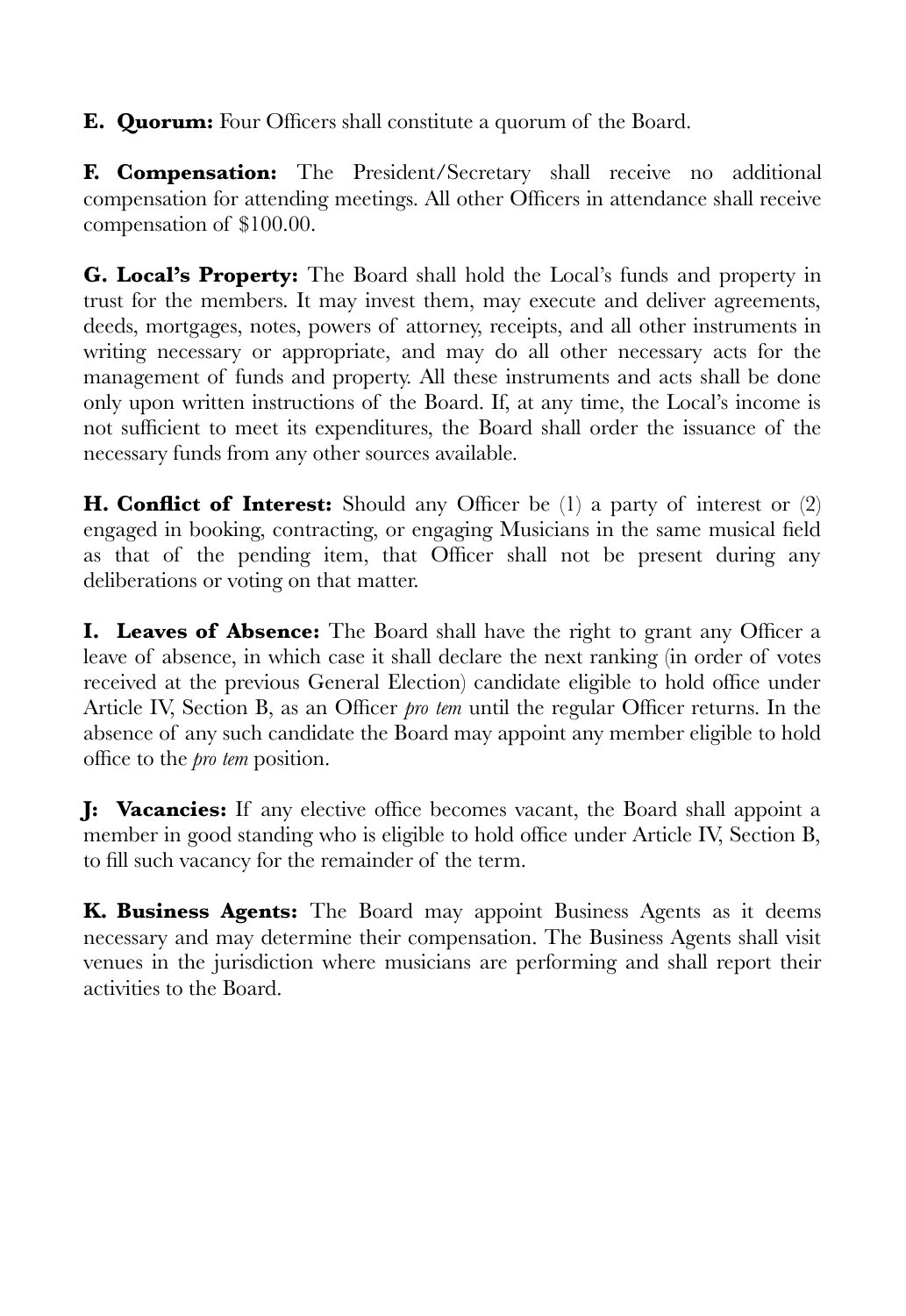# **Article VI Committees**

**A. Standing Committees:** The Local's Standing Committees shall be a Law Committee, Finance Committee, Publications Committee, House Committee, Financial Advisory Committee, Political Committee, Organizing Committee, and Price List Committee.

**B. Special Committees:** The Board shall create Special Committees when they are needed from time to time to carry on the work of the Local.

**C. President/Secretary's Rights:** The President/Secretary shall appoint all committees, unless otherwise ordered, and shall be an *ex officio* member of all committees except for any nominating committee.

**D. Chair:** Each committee shall elect its own chair.

**E. Law Committee:** The Law Committee shall consist of two or more Officers. It shall meet at the call of the Chair to prepare and present a complete and correct copy of the Bylaws for publication.

**F. Publications Committee:** The Publications Committee shall consist of two or more Officers. It shall prepare on the Executive Board's order, a Directory for publication, listing the names, addresses, telephone numbers, e-mail addresses, and instruments played of all members. It shall also have charge of the publication of the Bylaws when the Law Committee properly presents them and the Executive Board approves them.

**G. Financial Advisory Committee:** The Financial Advisory Committee shall consist of five to nine members-at-large. It may invite resource persons to attend its meetings. It shall serve as the Local and the Board as a financial advisor. It shall prepare a non-binding annual budget proposal for the Board. In election years, it may offer Resolutions for action at the October General to change the salaries paid to the Officers and the benefits furnished on their behalf.

**H. Political Committee:** The Political Committee shall consist of all the Officers collectively. It shall work to strengthen the aims and goals of the AFM, the Local, and Organized Labor in general in the political field with respect to wages, working conditions, labor education and legislation.

**I. Organizing Committee:** The Organizing Committee shall consist of the Titled Officers and three or more other Local members. It shall work to organize unorganized musicians who work professionally in the Local's jurisdiction.

**J. Price List Committee:** The Price List Committee shall consist of six or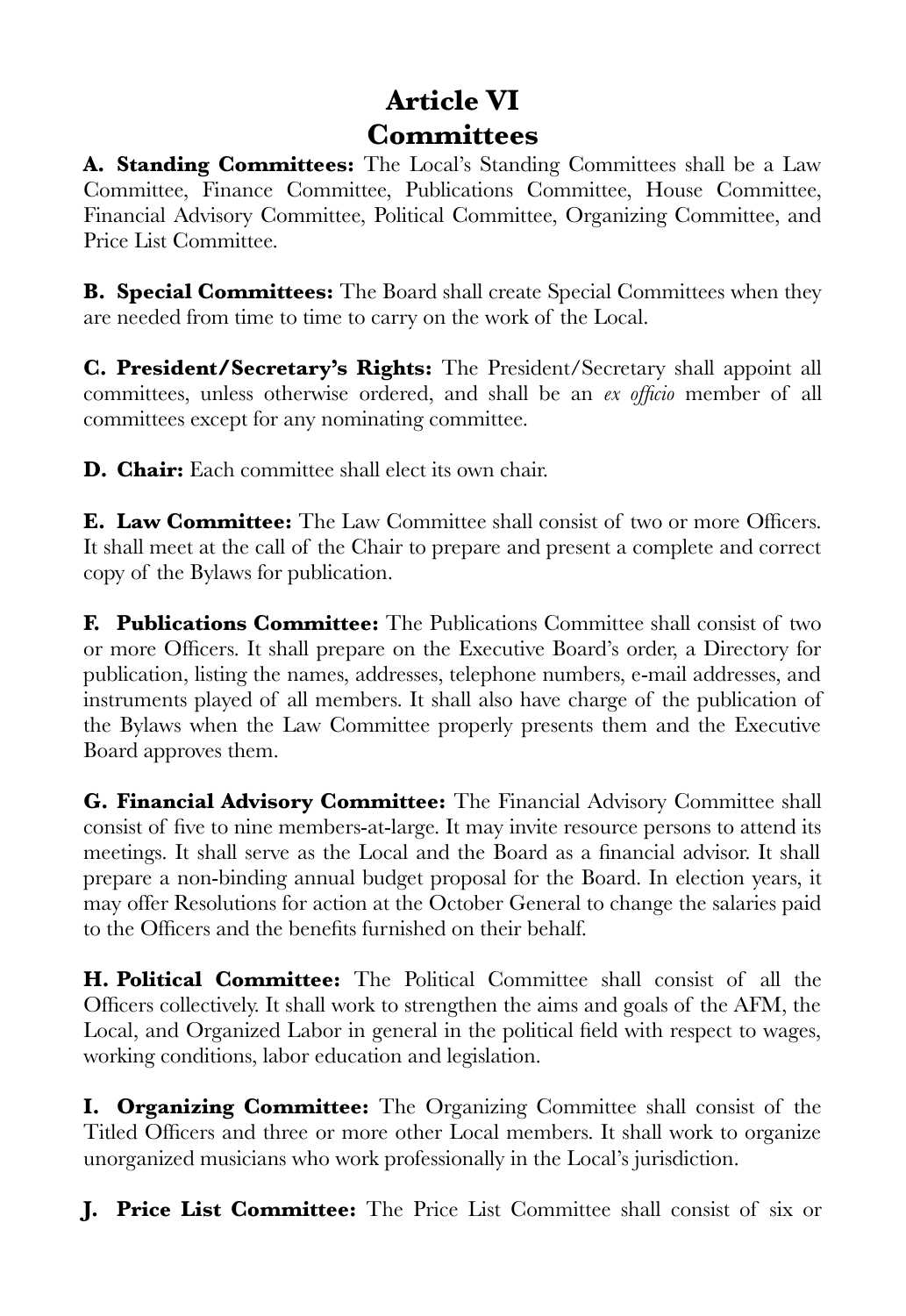more members who work as side musicians in the non-CBA field. It shall review the Local's Price List annually and recommend any change it believes desirable.

# **Article VII Price List**

**A. Establishment and Amendment:** The May General Meeting shall have full authority over the Local's Price List. The Price List Committee shall give its recommendations to the President/Secretary in time to allow the latter to publish them in the *Pittsburgh Musician* in time to give Due Notice for the May General Meeting. The Local shall publish any recommendations the meeting approves in the next issue of the *Pittsburgh Musician.*

**B. Interim Changes:** Between May General Meetings, the Board shall have the right to establish scales and conditions for all work that is not done under a CBA. The Board shall have the authority to amend the contents of the Price List at any time as well as to create supplementary, non-precedential scales and conditions for extraordinary circumstances if it determines it necessary to do so.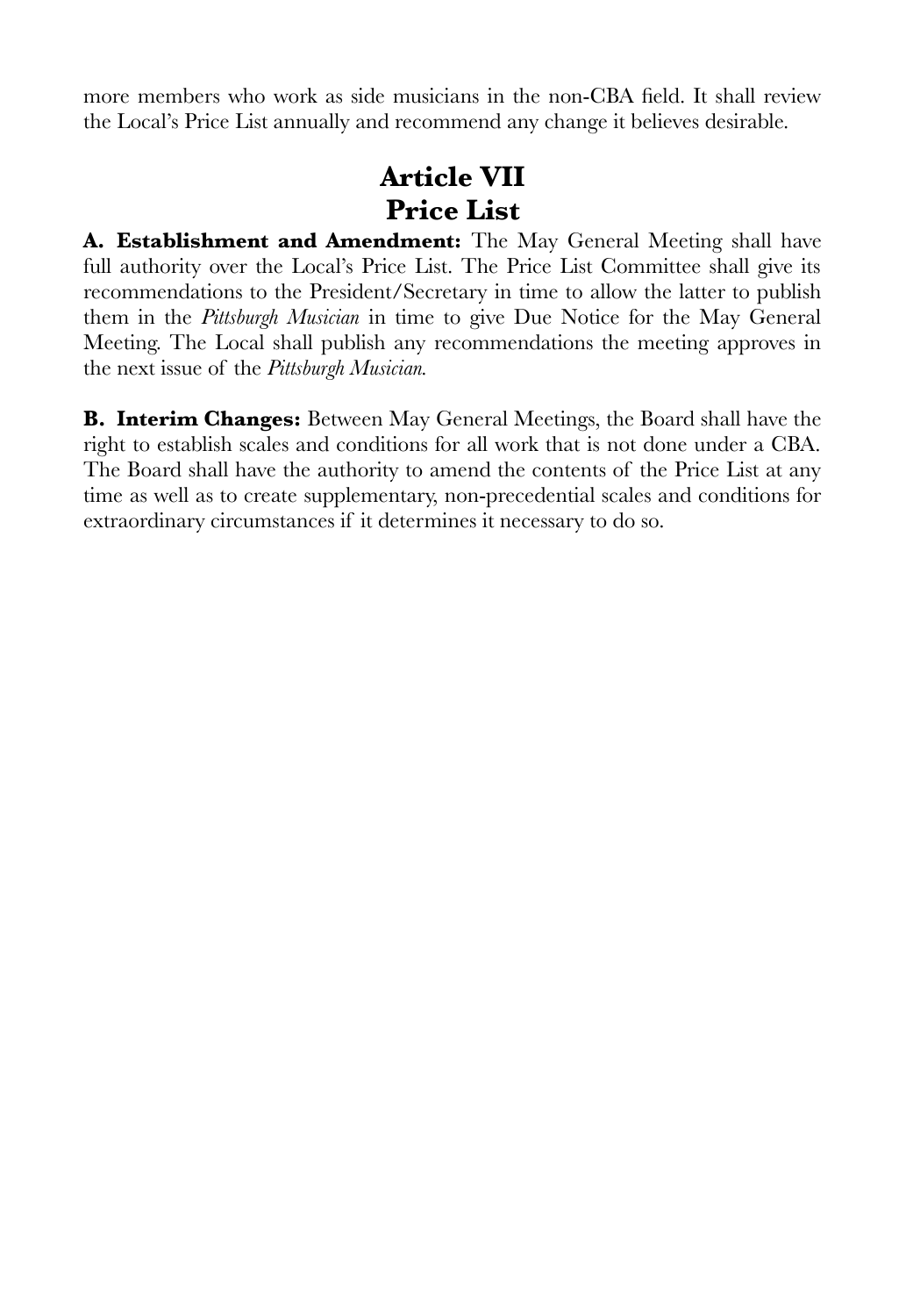# **Article VIII General Elections**

**A. Time of Elections:** A General Election of all Officers and Convention Delegates/Alternates shall be held on the first Tuesday of December every three years beginning with the 2022 election. The election shall be conducted exclusively by mail ballot. All votes must be mailed so as to be received by the Agency by the Election date. No member shall vote in person nor deliver or mail a ballot to the Local.

**B. Notice:** The President/Secretary shall give Due Notice of the nominating and voting procedures in the *Pittsburgh Musician* during each Election year.

**C. Nominations:** Votes shall be counted only for duly nominated candidates. A "write-in" vote shall be void insofar as the vote for that office is concerned. Nominations shall take place from the floor at the General Meeting requiring no quorum held on the first Monday of October of each Election year. At the Nominations Meeting, any member in good standing may nominate qualified members (see Article IV, Section B) who do not have a conflict of interest (see Article IV, Section D). No member shall simultaneously be a candidate for more than one office, but s/he may be a simultaneous candidate for an office and for Delegate. Immediately following the Nominations, the President/Secretary shall appoint three disinterested members-at-large to draw the Candidates' names for ballot position. Any Candidate who wishes to withdraw from candidacy may do so by submitting a written request to the Local by the last business day of October.

**D. Agency:** The President/Secretary, with the approval of the Board, shall select an established impartial Agency to conduct the Election in accordance with Title IV of the Labor Management Reporting and Disclosure Act ("LMRDA"). The Agency shall mail ballots to all members in good standing as soon as possible after October 31 of the Election year.

**E. Recount:** Following the Agency's announcement of the tallying of the ballots, any Candidate shall have up to ten days to demand a recount. In such an event, the Agency shall immediately recount the ballots in the presence of any Candidate(s) wishing to be present and/or an observer designated by the Candidate.

**F. Challenges:** Any member qualified to vote may file a challenge with the President/Secretary regarding any matter relating to the nominations and election. The challenge shall be in writing, shall set forth the exact nature and specification of the challenge, and shall explain how it affected the results. The President/Secretary shall immediately refer the challenge to the Board, which shall meet within 15 days of the challenge, examine the evidence for the challenge, and issue a ruling on its validity. If the Board sustains the challenge it shall order such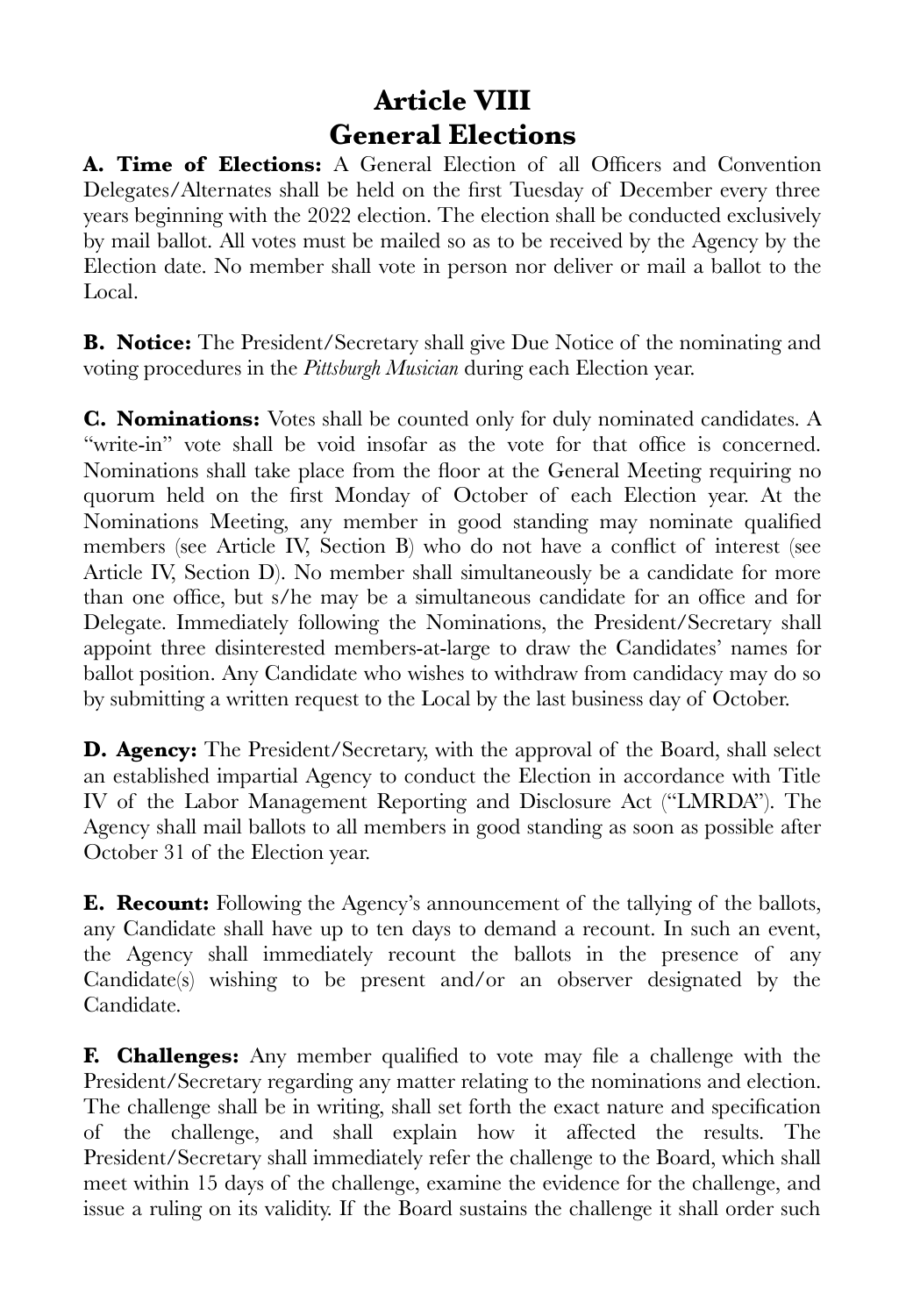steps as are necessary to correct the problem, including a new election if necessary.

**G. Appeals:** The ruling of the Board shall be final and binding unless its decision is appealed to the AFM in accordance with the AFM Bylaws.

**H. Oath of Office:** Each newly elected, re-elected, or appointed Officer shall take an Oath of Office at the beginning of his/her term. The form of the Oath shall be:

"I, [*name*], do solemnly pledge my most sacred word of honor that I will faithfully discharge the duties of my office during the term for which I have been elected or until my successor is duly elected and installed; that I will support the Bylaws of the American Federation of Musicians and the Bylaws, and Rules and Regulations of the Local, and will enforce the laws thereof to the best of my ability, without prejudice or partiality."

### **Article IX General Meetings**

**A. Regular Meetings:** There shall be a Regular General Meeting on the first Monday of February, of May, and of October. The Board shall determine the exact time and place of each Meeting, which may also adjust dates to avoid a conflict with a legal holiday or in case of an emergency. Membership meetings may be held in person at one location, or solely via electronic technology, at the discretion of the Board. Meetings conducted solely via electronic technology must conform to the policy of the AFM International Executive Board governing local union electronic meetings.

**B. Special Meetings:** The President/Secretary shall call Special General Meetings as required for charges leading to the potential removal of an Officer or within 15 days of receipt of a written petition from any 20 members in good standing. The President/Secretary may also call a Special General Meeting for any consideration warranting such a meeting. Each Special Meeting shall be called for specific item(s) of business.

**C. Notice:** The President/Secretary shall issue Due Notice of each Regular Meeting. The notice shall specify the date, time, place, and any special agenda items that are scheduled. The notice of a Special Meeting shall include the agenda of the Meeting, and no other business than that stated in the agenda shall be in order.

**D. Call to Order:** In the absence of the President/Secretary, the Vice-President shall call the meeting to order. Should the Vice-President also be absent at the call time of the Meeting, any Officer may call the meeting to order. In the latter case, the members shall select a Substitute Chair as its first item of business.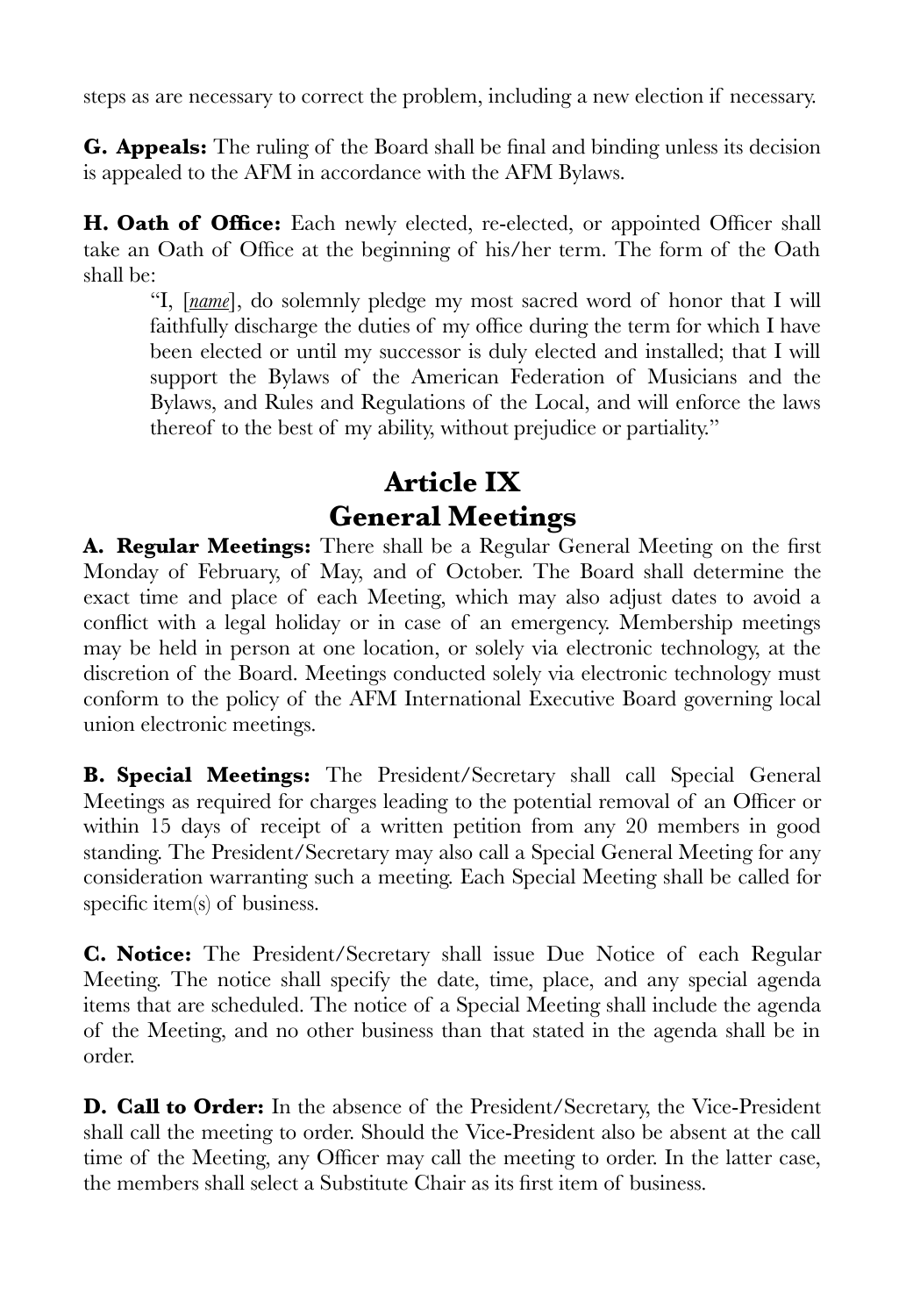**E. Quorum:** Except for the Nomination Meeting, which requires no quorum whatsoever, the quorum for any Membership Meeting shall be 2% of the Local's total current membership plus seven.

**F. Attendance:** Only members in good standing shall be present except invited guests or with the permission of the members present.

**G. Order of Business:** At Regular General Meetings the order of business shall be:

- 1. Call to Order
- 2. Pledge of Allegiance to the Flag
- 3. Roll Call of Officers
- 4. Minutes
- 5. Committee Reports
- 6. Officers Reports
- 7. Unfinished Business
- 8. New Business
- 9. Communications
- 10. In Memoriam
- 11. For the Good of the Local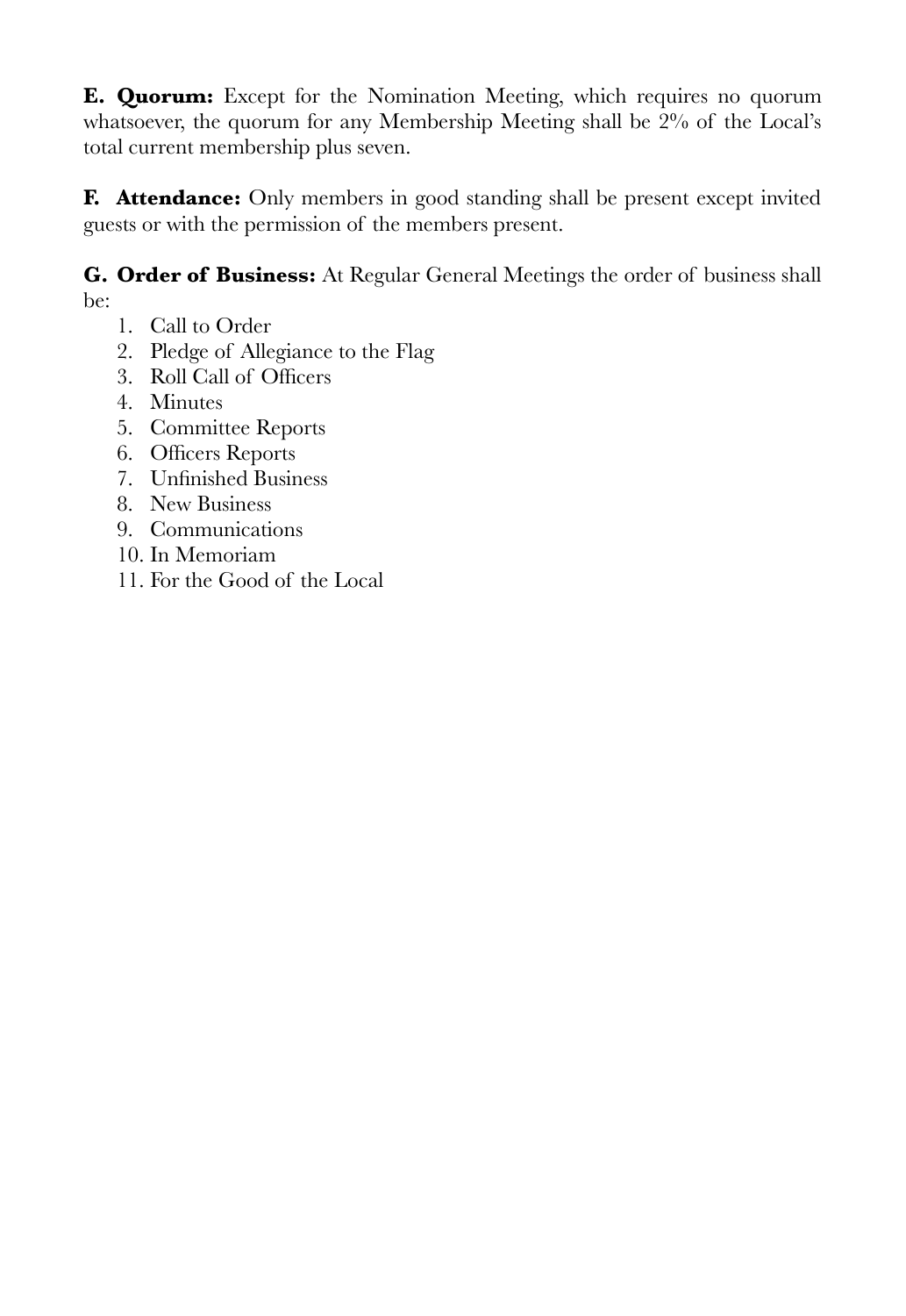# **Article X Rights and Duties of Members**

**A. Participation:** Every member shall have an equal right to receive notice of and to attend General Meetings, to participate in the deliberations and voting thereat, to nominate candidates for office, and to vote in elections. Every member shall have the right to assemble freely and discuss Local business with other members, to express any view, argument, or opinion, and to initiate or to participate in legal actions in any court or administrative body even though the Local or its officers are named as defendants or respondents, provided that the member has first exhausted reasonable internal hearing procedures. Every member shall have the right to be a witness in any government proceedings and to petition or consult legislators.

**B. Information:** Members shall be entitled to copies of the Local and the AFM Bylaws, the Local's Price List, and any other publication of the Local. Members shall advise the Local of any change or error in his/her address and/or telephone number and/or email address within 48 hours of the change or of discovering an error.

**C. Minimum Wage:** Members shall have the right to receive at least the established scales for all musical services they perform. A member shall not work, solicit work, or express a willingness to work for less than (1) the applicable scale in a CBA between an Employer and the Local or the AFM, or (2) the applicable scale in the Local's Price List when no CBA applies. No member shall pay or offer to pay any other member less than the applicable scale in a CBA or the Price List.

**D. Life Insurance:** All members in good standing who joined the Local before April 1, 2000, shall be entitled to have \$1000.00 paid to their heirs at death. Neither members who joined later than March 31, 2000, nor members who are not in good standing shall be entitled to this coverage. A former member reinstated after March 31, 2000, shall not have this coverage reinstated. The Board shall have all power needed to obtain group life insurance to cover this benefit, or it may cover it through a plan of self-insurance if it so elects.

**E. Donated Services:** No member shall donate any musical service without the express prior permission of the Local's Board. No member shall attempt to get another member to donate musical services or take any retaliatory measures against another member for not donating services.

**F. Unprofessional Behavior:** No member shall appear on an engagement in an improper condition or act in an unprofessional manner. No member shall act in bad faith or deal unfairly with the Local or any of its members. No member shall defame or disparage professionally any member's ability or appearance before an audience or at a rehearsal or within sight or hearing of managers or employers. No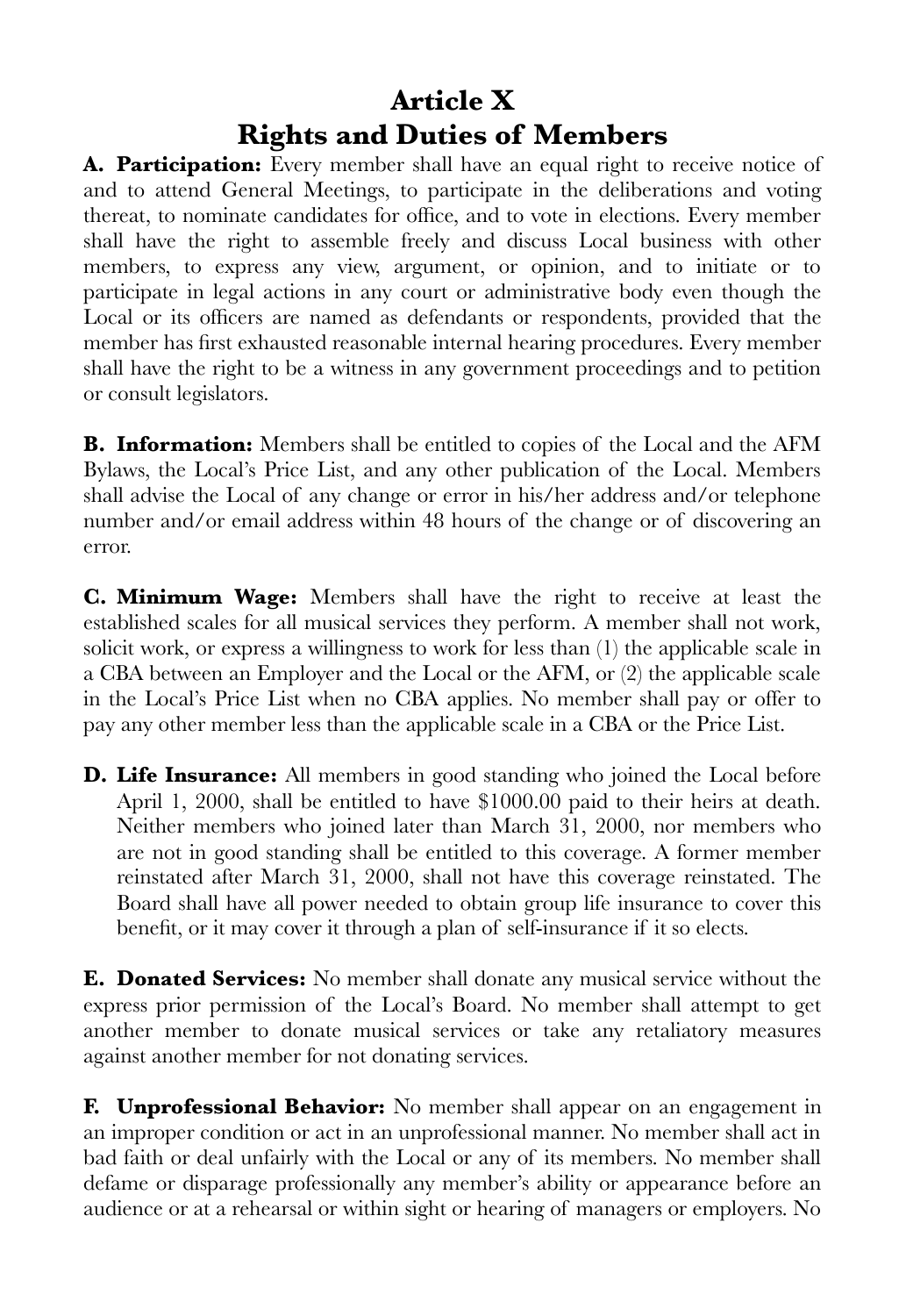member shall refuse to show his/her membership card when so requested by another member or by an authorized representative of the Local.

**G. Labor Disputes:** No member shall work as an employee for an employer against whom the Local or the AFM is engaging in a lawful primary strike or cross through or work behind a lawful primary picket line established by the Local or the AFM. No member shall furnish musical services for any organization, establishment, or individual on the AFM's International Unfair list.

**H. Non-Members:** No employee-member of the AFM shall perform with an employee of the same employer who is not a good standing member of the AFM on competitive engagements unless it be with the consent of the AFM, or in cases wherein the laws of the AFM provide otherwise. Engagements shall be considered competitive if Musicians receive pay for their services or if the employer, in the absence of free services of musicians, would be obliged to pay for such. Any member who violates the provisions of this section shall be subject to a fine of not more than \$500.00 and/or expulsion from the AFM.

**I. Amateur Units:** No member shall augment non-union musical units of any kind unless an agreement exists between the units and the Local. This shall not apply to fraternal bands or orchestras on official functions of fraternal organizations to which none but members of such fraternal organizations can be admitted, in which are held behind closed doors, or to non-competitive amateur symphony orchestras or orchestras performing in places of worship. The right of a member to teach a non-union band or orchestra (amateur or otherwise) or conduct or perform with it at any time or place shall always be subject to the orders of the Board.

**J. Violations:** Members shall report any violations of the Bylaws of the Local or the AFM to the Local as soon as reasonably possible.

**K. Termination Notices:** In the absence of a contract provision or individual agreement to the contrary, any member giving a termination notice to another member on a steady engagement after the first week of the engagement shall give at least two weeks written notice prior to the projected termination date. Any agreement between members requiring a notice period other than two weeks shall be in writing and signed by both parties. During the first week of a steady engagement, the termination shall not require notice, but any musician hired on the basis of an audition shall receive at least one week's compensation. There shall be no termination on miscellaneous, non-steady engagements once agreed between members other than if the engagement itself is cancelled (or the parties mutually agree).

**L. Electronic Media:** No member shall perform any musical service that is to be recorded, reproduced, or transmitted from the place of performance, in any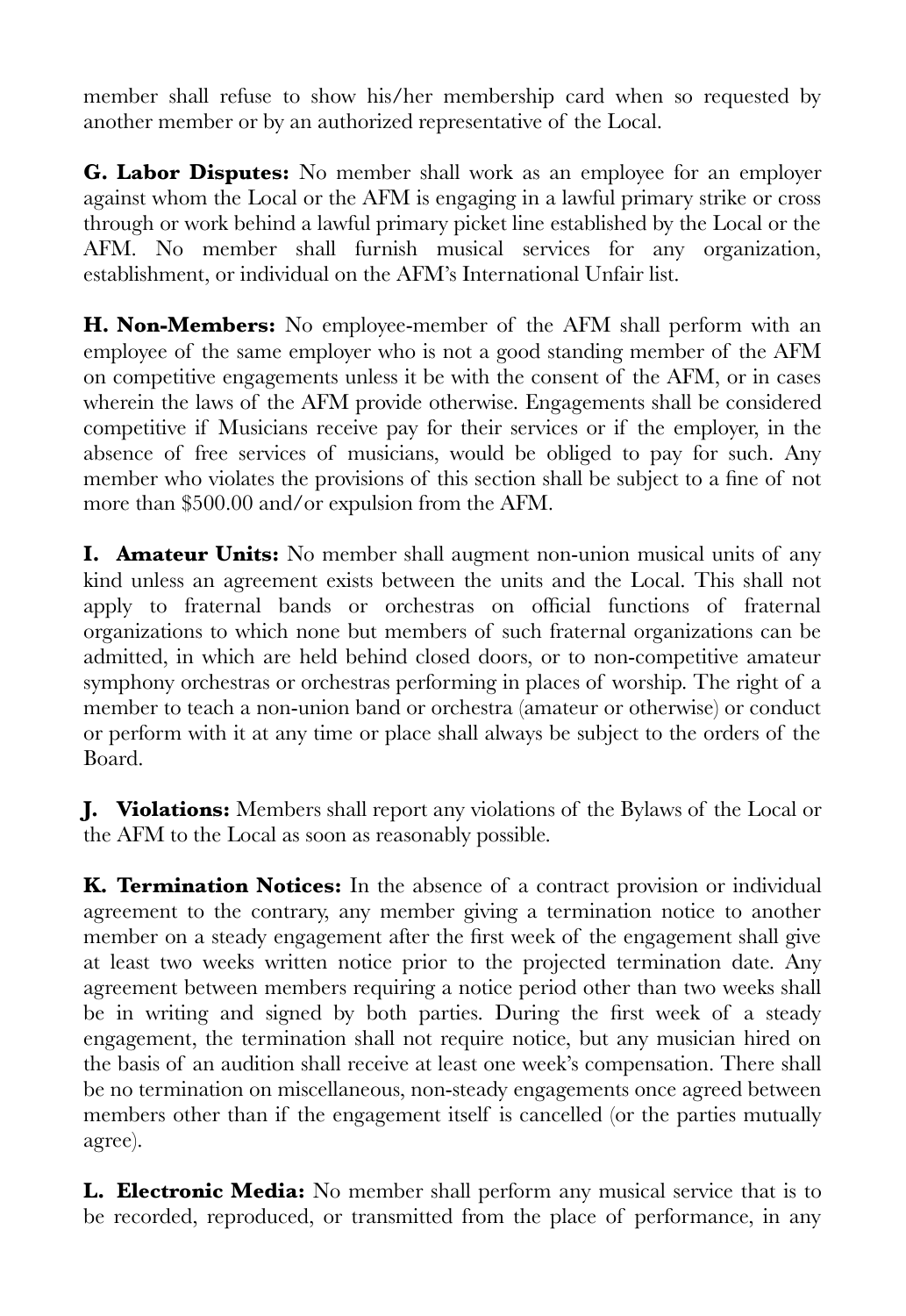manner, or by any means whatsoever, in the absence of a specific written agreement between the Purchaser and the AFM or approved by the AFM. No member may perform any musical services where the product of such services is intended to result in recorded, mechanical, or electronically reproduced music to be used by, for, or with any performer as background for, accompaniment for, or in connection with such performers live performance, audition or rehearsal except with AFM approval.

### **Article XI Members as Contractors/Leaders**

**A. Definitions:** A Contractor shall be an individual who engages Musicians for performing musical services. A Leader shall be the Musician who is in charge of the engagement musically. Every engagement shall have a Leader and may have a separate Contractor. Any Contractor and/or Leader who is an AFM member shall have the specific obligations detailed in this Article. A Leader may serve as the Contractor for the engagement, in which case the Leader shall assume all the obligations of a Contractor as well as those of a Leader. If a non-member serves as Contractor, the Local shall consider that individual the Employer for all purposes under AFM and/or civil law.

**B. Contractors' Obligations:** Member-Contractors, when engaging members, must specify the date, location and hours of the engagement. When a member has agreed to perform after receiving this information, the commitment shall be legally binding. On the request of the Board, the Contractor shall file the contracts for the engagement with a list of the performing musicians.

**C. Reporting Forms:** Member-Contractors shall complete and sign an Engagement Report Form for each miscellaneous engagement. The Contractor shall file the Report Form with the Local not later than the fifteenth day of the month following the engagement together with all Work Dues deducted or owed. Only the Titled Officers and their staffs shall have access to this information unless it is needed to process a claim or for other action before the Board.

**D. Band Names:** Member-Contractors who book a band or orchestra under any name other than their own shall file that name with the Local.

**E. Civil Collection:** Except as it may be limited by a grievance and arbitration clause in a contract covering the engagement, a Member-Contractor shall be free to file an action against non-member Purchasers in Civil Court to collect payment. The Board shall have the right to offer any assistance that it deems to be appropriate to a Contractor filing such an action.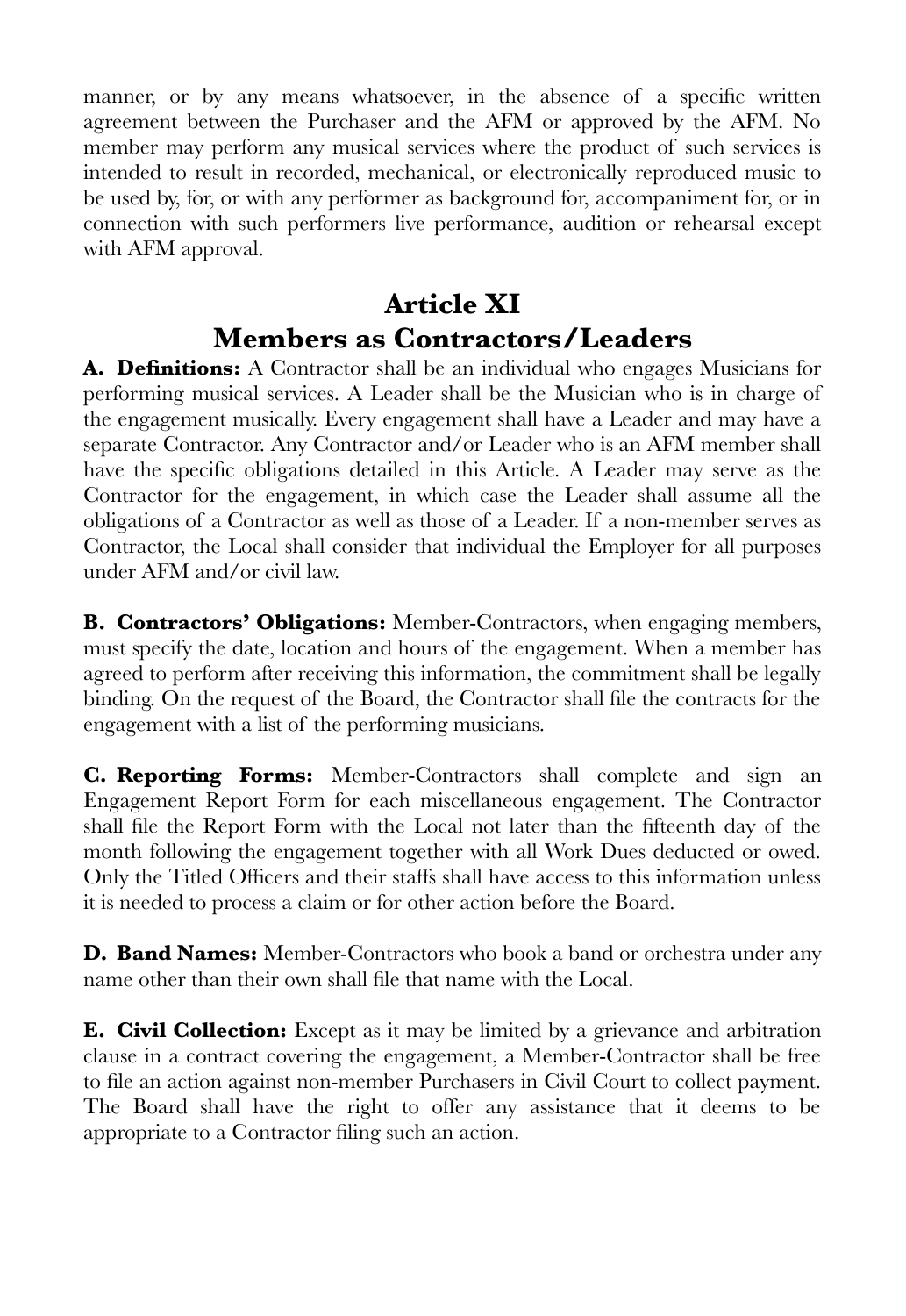**F. Pension Contributions:** Contractors who are responsible for making contributions to the AFM-EPF may obtain proper reporting forms for making the contributions from the Local. They shall submit the forms with proper contributions as instructed by the Fund.

# **Article XII Charges, Trials, and Appeals**

**A. Nature of Charges:** A Charge shall be a formal accusation that a member has violated the Bylaws and/or the lawful orders of an Officer or Board (either of the Local or of the AFM).

**B. Filing Charges:** Any member in good standing of the Local—including an Officer—may bring Charges against another member. To do so, the charging party shall file signed written Charges with the President/Secretary unless the AFM Bylaws require that they be filed with the IEB [e.g., violation of an IEB order, Traveling Engagements, or Electronic Media matters]. The written charges shall specify the time and place of the alleged offense(s) together with a statement of the nature of and basis for the Charges and such information as the charged party needs to prepare a proper defense.

**C. Time Limit:** All Charges must be filed within one year from the date of the event(s) that gave rise to the Charges or within one year from the date on which the relevant facts became known or reasonably could have become known, whichever is later.

**D. Notice:** The President/Secretary shall file a notice of the charges upon the charged party personally or to the last known address by *Certified Mail, Return Receipt Requested.* The notice shall require the charged party to appear for a hearing by the Board on the Charges at a specified date, time, and place. The date shall be at least ten days after the mailing of the notice.

**E. Trials:** The Board shall conduct a full and fair hearing on the charges. Any Officers who are a party of interest to the charges must recuse themselves. The accused and any other member appearing shall answer all proper questions truthfully and shall produce relevant documentary evidence. The accused shall have the right to have any member assist as counsel and to call witnesses. Any member failing to appear before the Board when summoned shall be subject to charges.

**F. Default:** If the charged party fails to appear without good cause (as judged by the Board) after receiving notice, the Board may render a decision by default.

**G. Penalties:** If the Board finds a member guilty, it may impose disciplinary action in the form of a reprimand, a fine of not more than \$5,000.00, and/or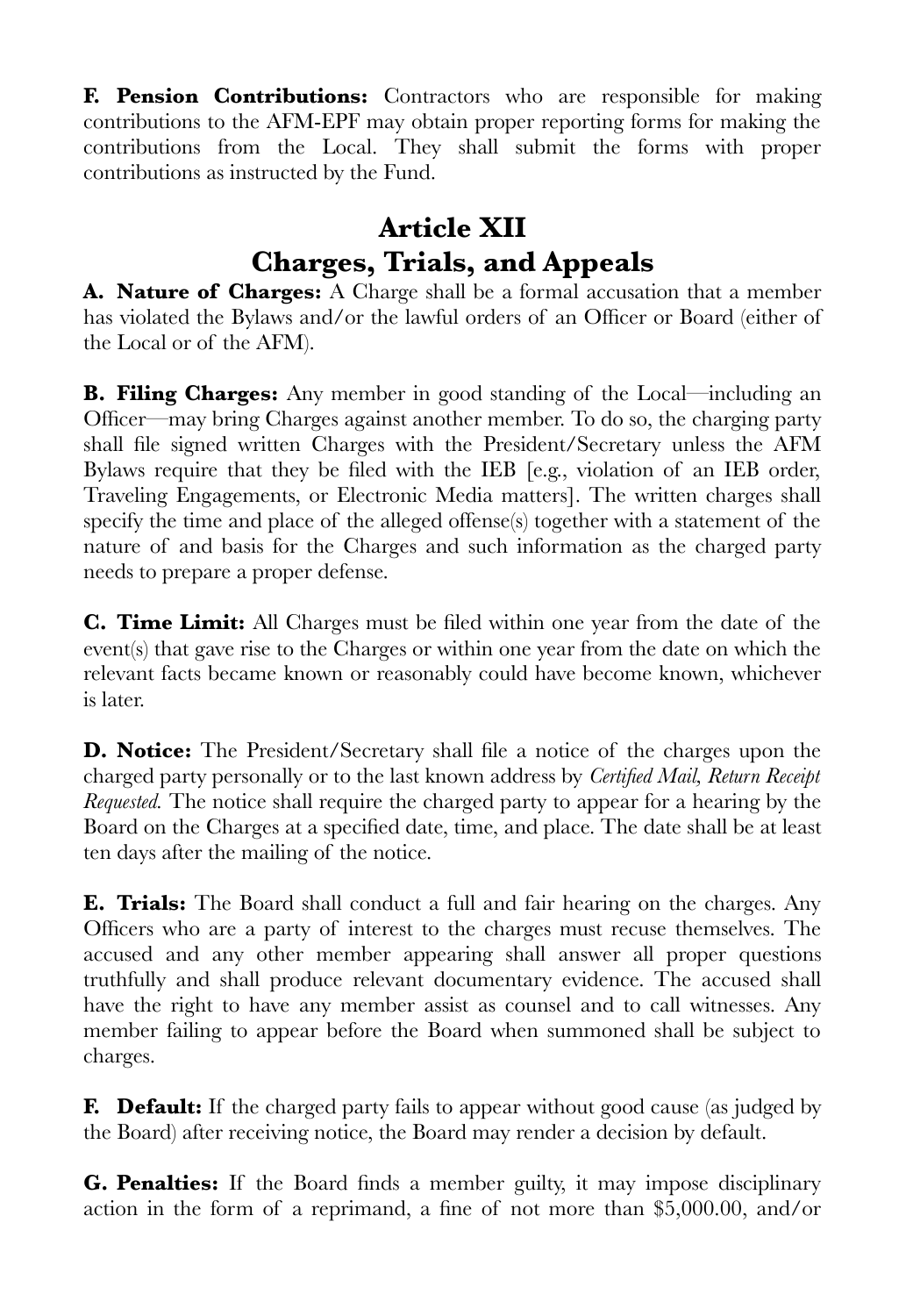expulsion, but only in strict conformity with the requirements and procedures of this Article.

**H. Appeals:** A charged party found guilty shall have the right to appeal the decision to the IEB in accordance with the AFM Bylaws. The President/Secretary shall give the member written notification of his/her right to appeal.

## **Article XIII Grievances and Claims**

**A. Definitions:** A Grievance shall be an alleged violation of a CBA or other governing contract or Agreement by any party thereto that provides for arbitration of disputes. A Claim shall be an alleged monetary obligation any member has to any other member when no Agreement providing for arbitration of disputes governs the engagement.

**B. Grievance Provisions:** The provision for Grievance and Arbitration in the governing Agreement shall be the exclusive method of resolving disputes that arise between any of the parties to those Agreements. If the procedure designates the Executive Board as the Arbitrator, the Board shall hear the Grievance as an impartial Board of Arbitration (with any involved party recused). If the Grievance Procedure makes the Board's decision final and binding, there shall be no appeal.

**C. Filing a Grievance:** Any party may file a Grievance, including a Local Officer (who may not then take part in the Board's deliberations and decision). If a Musician affected by the CBA or contract files the Grievance, this shall be done through the Local by filing a written complaint with the President/Secretary. The Local shall file and pursue the Grievance on behalf of the Musician unless it determines that the Grievance is totally without merit.

**D. Claims:** In the absence of an applicable provision for Grievance and Arbitration, any member, or the Local on its own initiative, shall have the right to file a Claim against any other member for any monies due related to musical engagements. To do so, the claimant shall submit a signed written statement with the President/Secretary. The statement shall specify with reasonable certainty, the time and place of the alleged event(s) giving rise to the Claim together with a statement of the nature of and basis for the Claim and such information as the respondent needs to prepare a proper defense.

**E. Time Limit:** Any Claims connected with steady engagements must be filed within one month of the time the payment is due. Any Claims connected with miscellaneous engagements must be filed within one year from the date of the event(s) that gave rise to the Claim or within one year from the date on which the relevant facts became known or reasonably could have become known, whichever is later.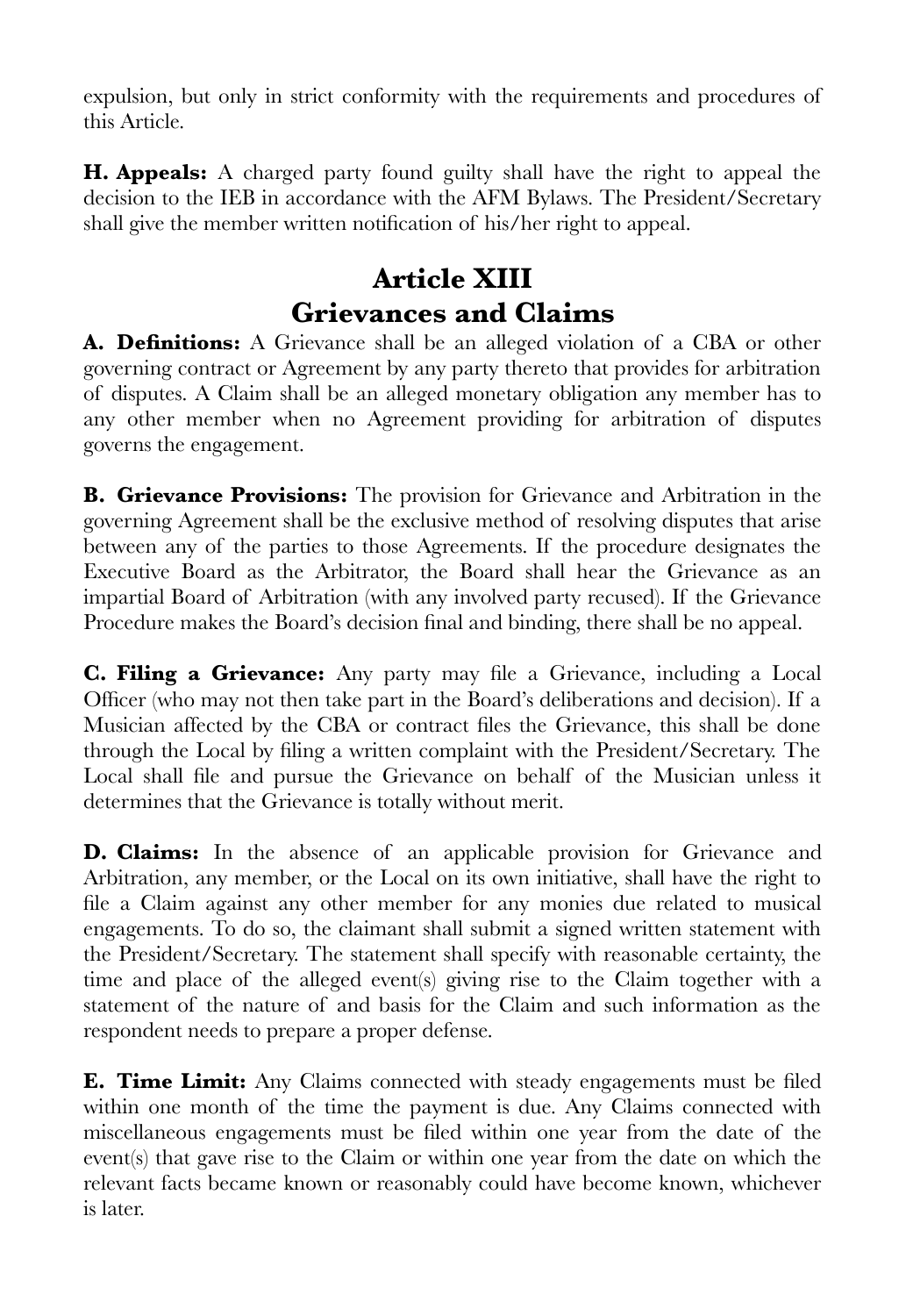**F. Notice:** The Local shall serve at least ten days' notice to all involved parties advising them of the date, time, and place of the hearing on the Grievance or Claim. This notice, and any other necessary communication, shall be sent to the parties by *Certified Mail, Return Receipt Requested*.

**G. Hearings:** At the hearing, all parties shall receive a full and fair hearing, answering any and all questions and producing relevant documentary evidence. The parties shall have the right to call witnesses. Witnesses shall testify under oath when required. Written statements shall not be accepted in lieu of oral testimony without the Board's permission. Any party failing to appear shall be subject to judgment by default.

**H. Appeals:** Except under a CBA or contract specifying the Board as a final and binding arbitrator, the party against whom the Board rules shall have the right to appeal the decision to the IEB in accordance with the AFM Bylaws.

# **Article XIV Negotiations and Ratifications**

**A. Orchestra Committees:** Whenever there is a need for the Local to negotiate with an employer for a CBA, the affected members of the bargaining unit shall elect an Orchestra Committee from their ranks. The Local Officers and the Orchestra Committee shall work together to negotiate and administer the CBA.

**B. Negotiating Procedure:** Whenever a negotiation for a CBA is pending, any negotiators assigned by the Board shall consult with the Orchestra Committee. The negotiators and the Committee shall conduct the negotiations and attempt to reach agreement with the employer.

**C. Ratification:** Any proposed agreement to which the Negotiating Committee has agreed shall be submitted to the affected Local members for ratification by majority vote. The Local shall give notice of a ratification meeting to all members eligible to ratify. In cases of necessity, the Local may elect to conduct the ratification balloting exclusively by mail. The Local shall not execute any contract until the affected members have ratified it.